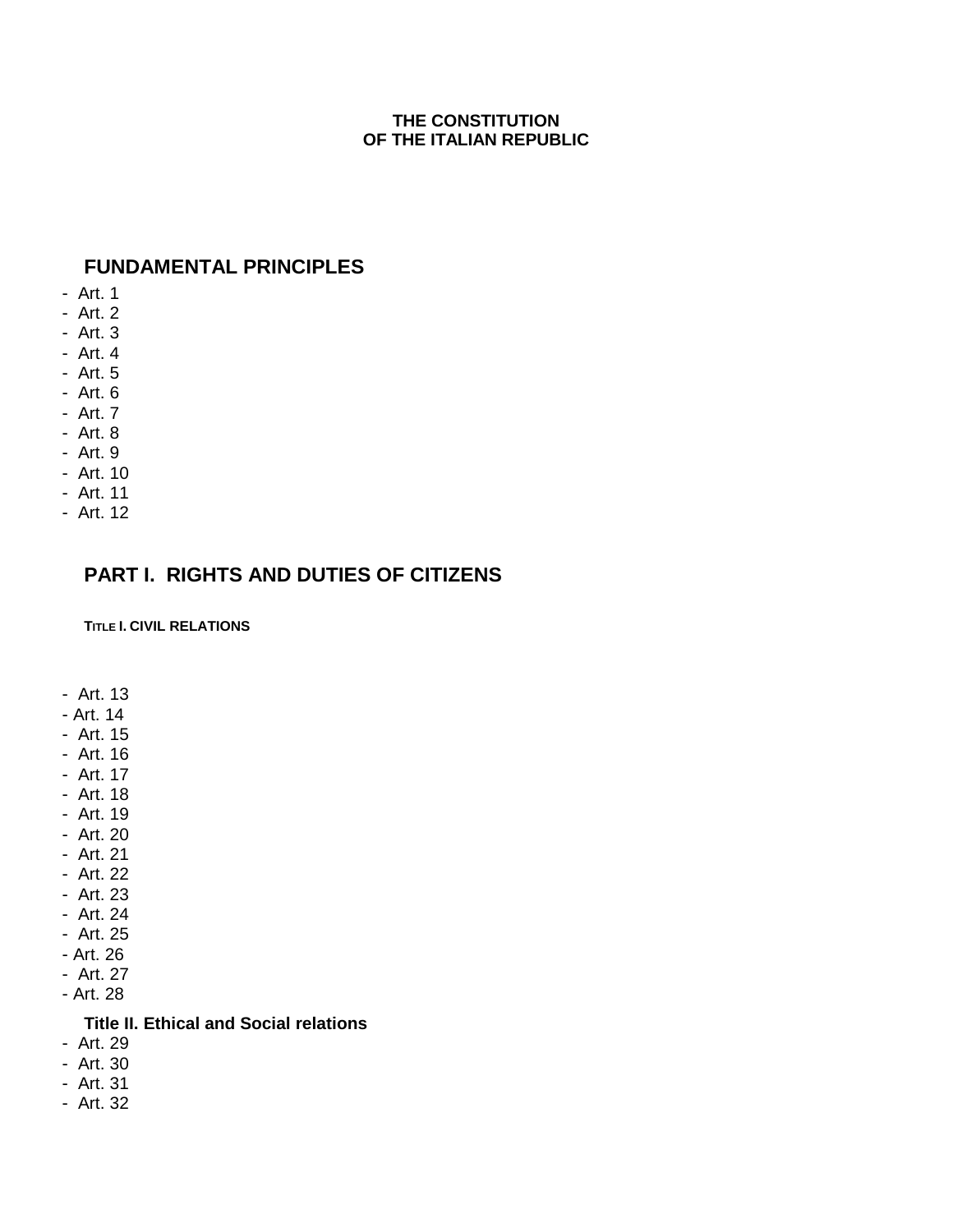- Art. 33
- Art. 34

# **Title III. Economic Relations**

- Art. 35
- Art. 36
- Art. 37
- Art. 38
- Art. 39
- Art. 40
- Art. 41
- Art. 42
- Art. 43
- Art. 44
- Art. 45 - Art. 46
- Art. 47

# **Title IV. Political Relations**

- Art. 48
- Art. 49
- Art. 50
- Art. 51
- Art. 52
- Art. 53
- Art. 54

# **PART II. ORGANISATION OF THE REPUBLIC**

# **Title I. Parliament**

- *Section I. The Houses*
- Art. 55
- Art. 56
- Art. 57
- Art. 58
- Art. 59
- Art. 60
- Art. 61
- Art. 62
- Art. 63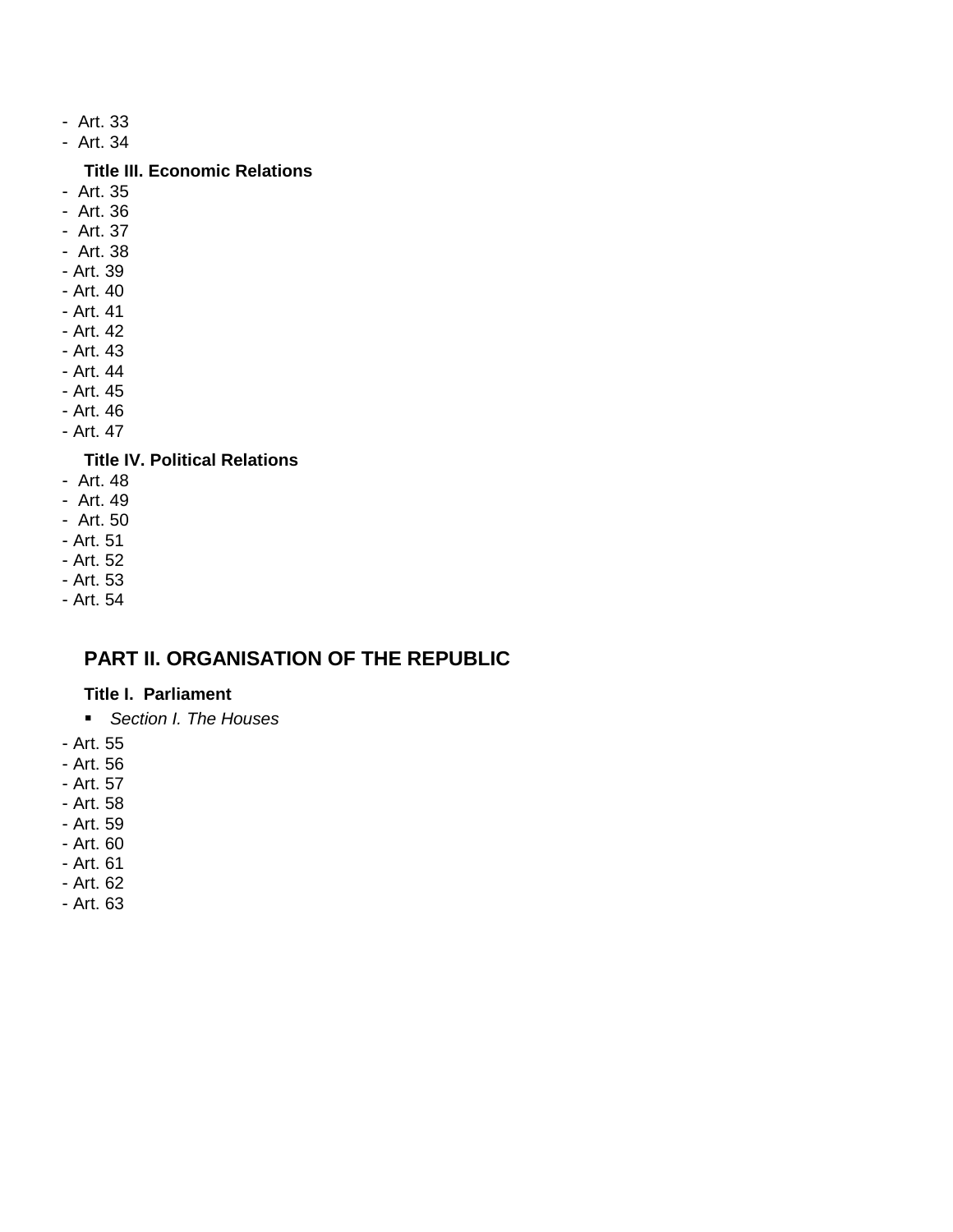- Art. 64
- Art. 65
- Art. 66
- Art. 67
- Art. 68
- Art. 69
	- *Section II. Legislative Process*
- Art. 70
- Art. 71
- Art. 72
- Art. 73
- Art. 74
- Art. 75
- Art. 76
- Art. 77
- Art. 78
- Art. 79
- Art. 80
- Art. 81
- Art. 82

# **Title II. The President of the Republic**

- Art. 83
- Art. 84
- Art. 85
- Art. 86
- Art. 87
- Art. 88
- Art. 89
- Art. 90
- Art. 91

# **Title III. The Government**

- *Section I. The Council of Ministers*
- Art. 92
- Art. 93
- Art. 94
- Art. 95
- Art. 96
	- *Section II. Public Administration*
- Art. 97
- Art. 98
	- *Section III. Auxiliary Bodies*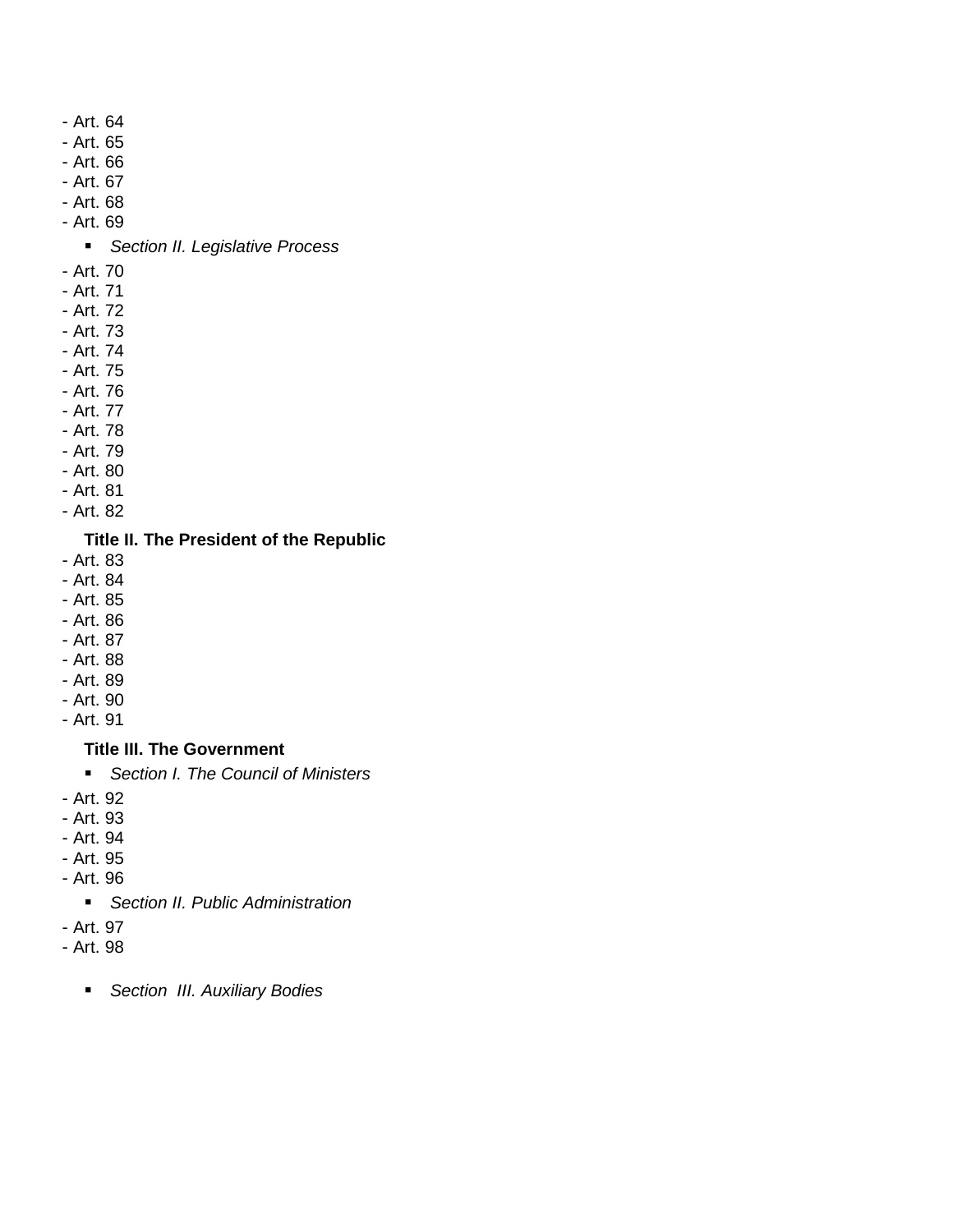- Art. 99

# **Title IV. The Judicial Branch**

- *Section I. The Organisation of the Judiciary*
- Art. 101
- Art. 102
- Art. 103
- Art. 104
- Art. 105 - Art. 106
- Art. 107
- Art. 108
- Art. 109
- Art. 110
	- *Section II. Rules on Jurisdiction*
- Art. 111
- Art. 112
- Art. 113

# **Title V. Regions, Provinces, Municipalities**

- Art. 114
- Art. 115
- Art. 116
- Art. 117
- Art. 118
- Art. 119
- Art. 120
- Art. 121
- Art. 122 - Art. 123
- Art. 124
- Art. 125
- Art. 126
- Art. 127
- Art. 128
- Art. 129
- Art. 130
- Art. 131
- Art. 132
- Art. 133

# **Title VI. Constitutional Guarantees**

*Section I. The Constitutional Court*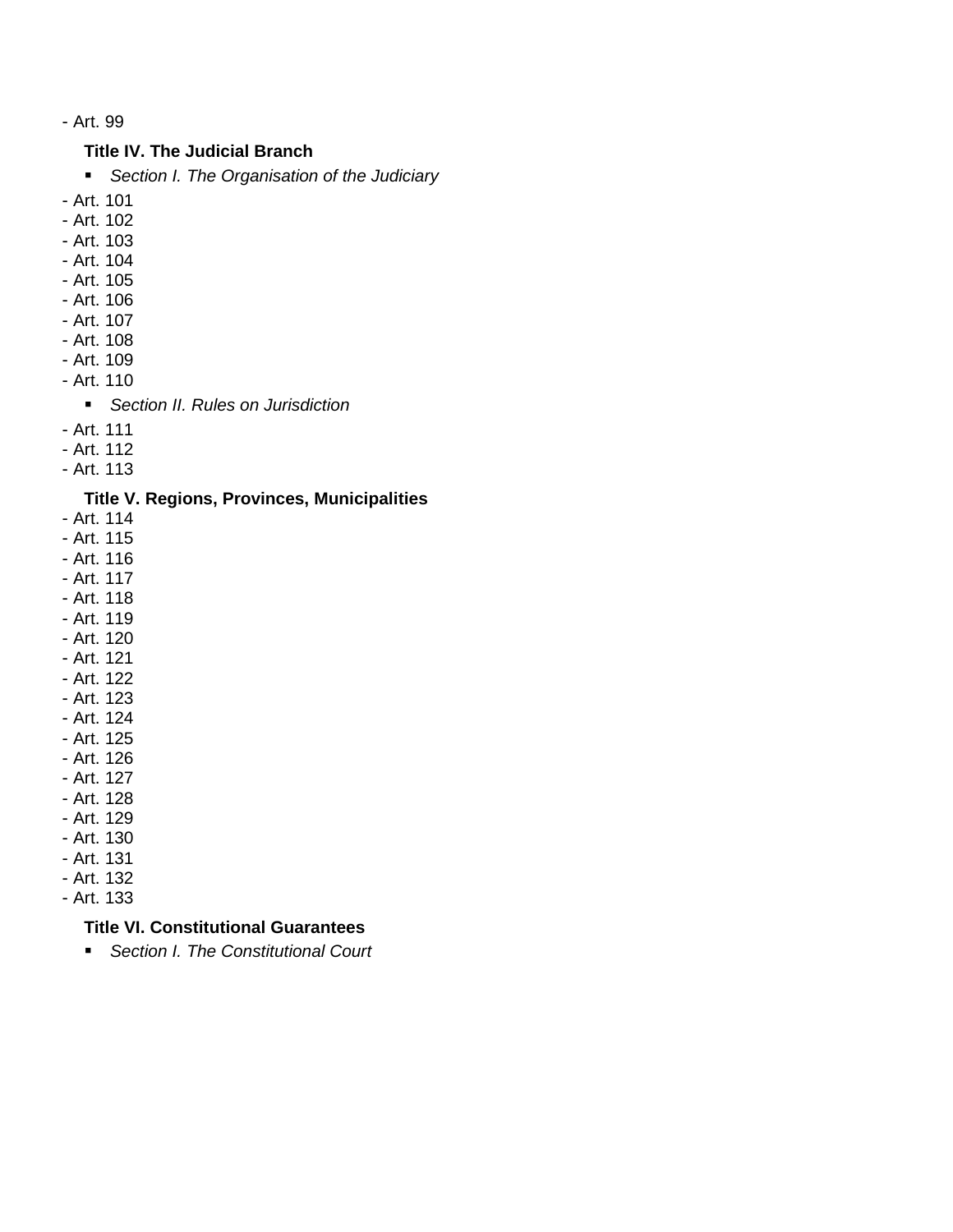- Art. 134
- Art. 135
- Art. 136
- Art. 137
	- *Section II. Amendments to the Constitution. Constitutional Laws*
- Art. 138
- Art. 139

# **TRANSITORY AND FINAL PROVISIONS**

- $-1$
- II
- III
- IV
- V
- VI
- VII
- VIII
- IX
- X
- XI
- XII
- XIII
- XIV
- XV
- XVI
- XVII
- XVIII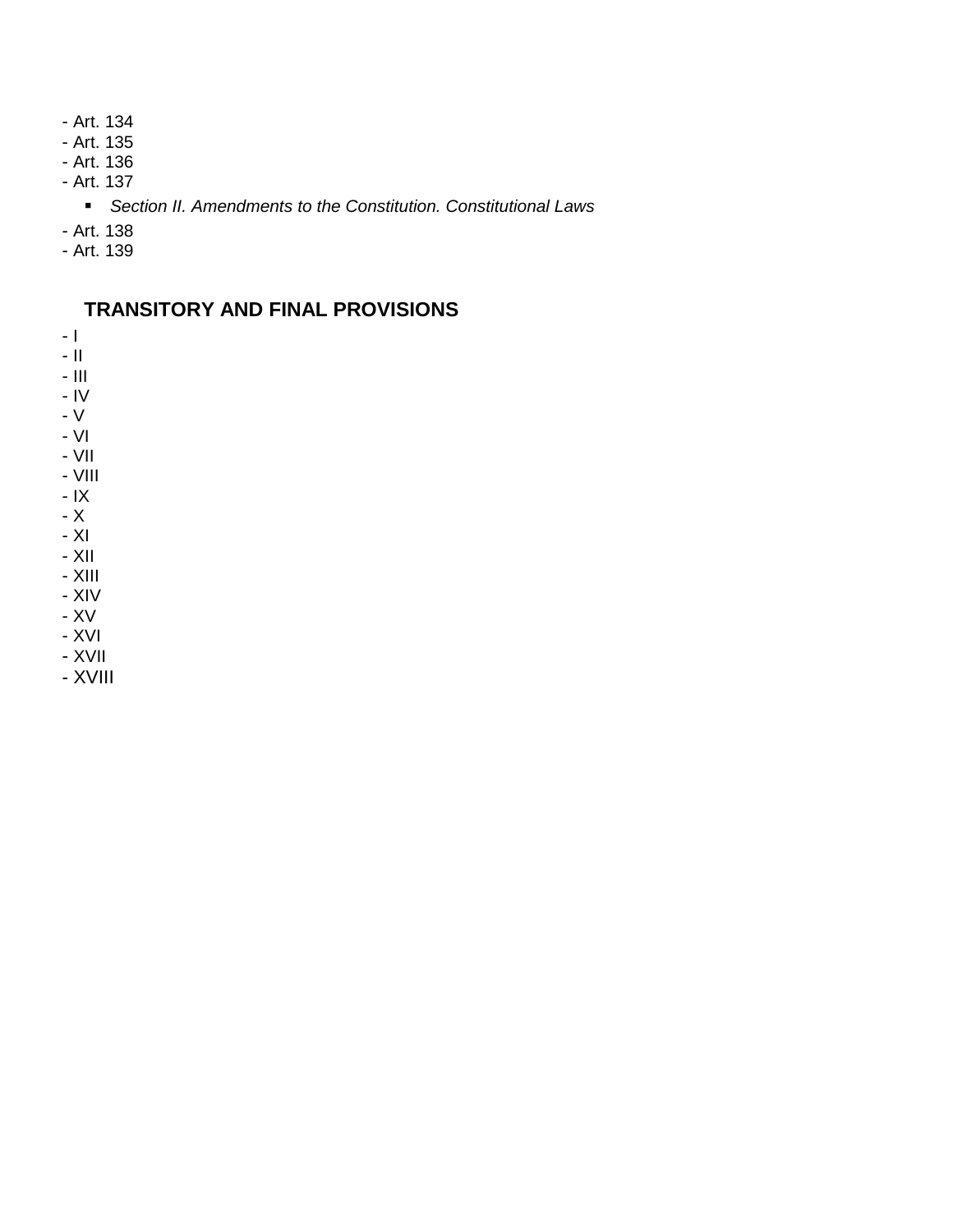#### THE PROVISIONAL HEAD OF THE STATE

BY VIRTUE of the deliberation of the Constituent Assembly, which in the session of 22 December 1947 approved the Constitution of the Italian Republic;

BY VIRTUE of the XVIII Final Provision of the Constitution;

#### PROMULGATES

the Constitution of the Italian Republic in the following text:

#### FUNDAMENTAL PRINCIPLES

#### ART. 1

Italy is a Democratic Republic, founded on work.

Sovereignty belongs to the people and is exercised by the people in the forms and within the limits of the Constitution.

### ART. 2

The Republic recognises and guarantees the inviolable rights of the person, as an individual and in the social groups within which human personality is developed. The Republic requires that the fundamental duties of political, economic and social solidarity be fulfilled.

# ART. 3

All citizens have equal social dignity and are equal before the law, without distinction of sex, race, language, religion, political opinion, personal and social conditions.

It is the duty of the Republic to remove the economic and social obstacles which by limiting the freedom and equality of citizens, prevent the full development of the human person and the effective participation of all workers in the political, economic and social organisation of the country.

# ART. 4

 The Republic recognises the right of all citizens to work and shall promote such conditions as will make this right effective.

Every citizen has the duty, according to capability and choice, to perform an activity or function that contributes to the material or spiritual progress of society.

# ART. 5

The Republic, one and indivisible, recognises and promotes local autonomies, and shall implement the fullest measure of administrative decentralisation in the services which depend on the State. The Republic shall adapt the principles and methods of law-making to the requirements of autonomy and decentralisation.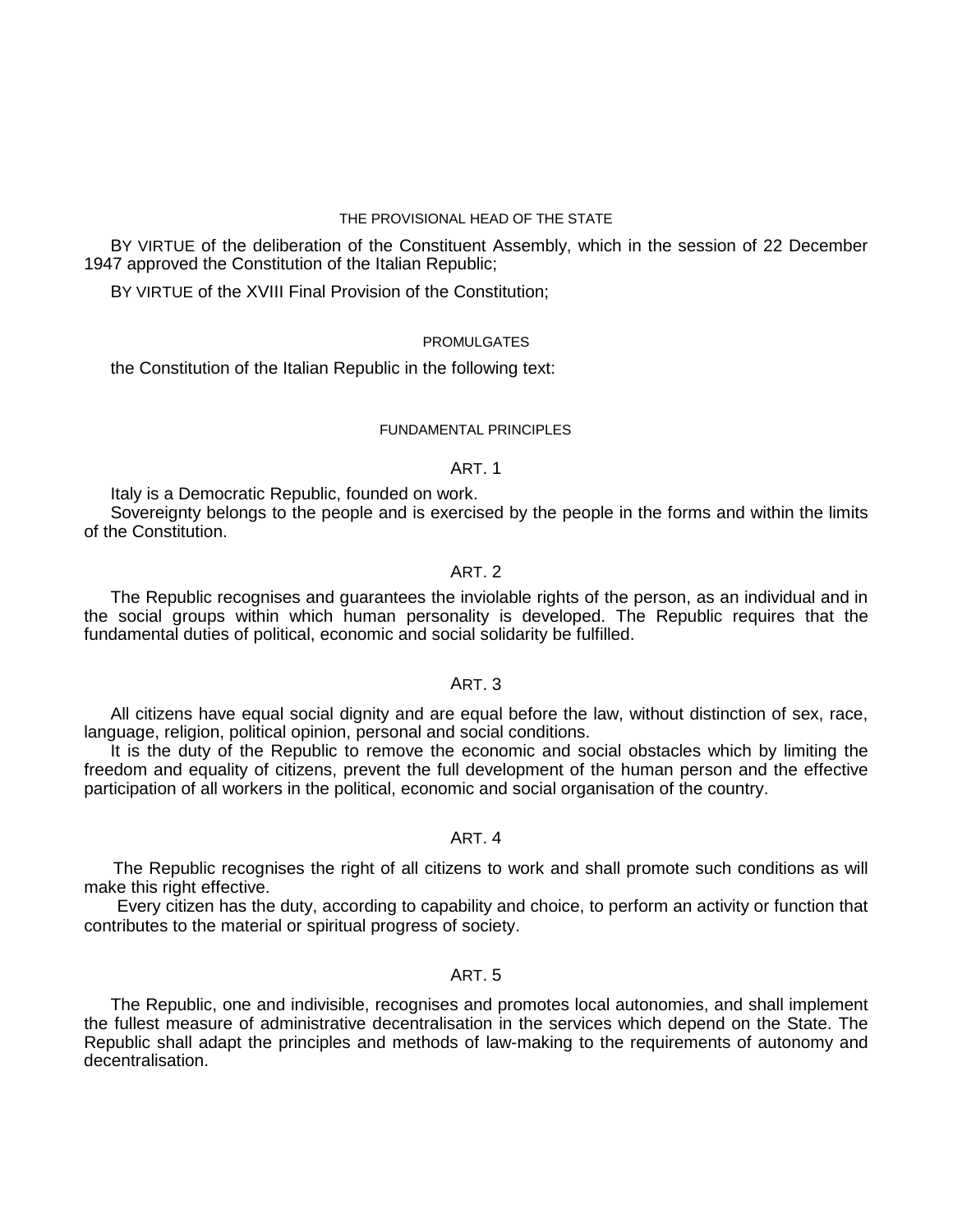The Republic shall protect linguistic minorities by means of specific measures.

### ART. 7

The State and the Catholic Church are independent and sovereign, each within its own sphere. Their relations are governed by the Lateran Pacts. Changes to the Pacts that are accepted by both parties shall not require a constitutional amendment.

#### ART. 8

All religious confessions enjoy equal freedom before the law.

Religious confessions other than Catholicism have the right to organise themselves in accordance with their own statutes, to the extent that these are not in conflict with the Italian legal system.

Their relations with the State shall be regulated by law on the basis of agreements with their respective representatives.

#### ART. 9

The Republic shall promote the development of culture and of scientific and technical research. It shall safeguard the natural landscape and the historical and artistic heritage of the Nation.

#### ART<sub>10</sub>

The Italian legal system conforms to the generally recognised rules of international law.

The legal status of foreigners shall be regulated by law in conformity with international provisions and treaties.

A foreigner who is denied, in his or her own country, the effective exercise of the democratic liberties guaranteed by the Italian Constitution shall have the right of asylum in the territory of the Italian Republic, in accordance with the conditions established by law.

Extradition of a foreigner for political offences is not admitted.

### ART. 11

Italy rejects war as an instrument of aggression against the freedom of other peoples and as a means for the settlement of international disputes. Italy agrees, on conditions of equality with other States, to the limitations of sovereignty that may be necessary to a world order ensuring peace and justice among the Nations. Italy shall promote and encourage international organisations furthering such ends.

### ART. 12

The flag of the Republic is the Italian tricolour: green, white and red, in three equal vertical stripes.

### PART I **RIGHTS AND DUTIES OF CITIZENS**

 $TITI FI$ CIVIL RELATIONS

# ART. 13

Personal liberty is inviolable.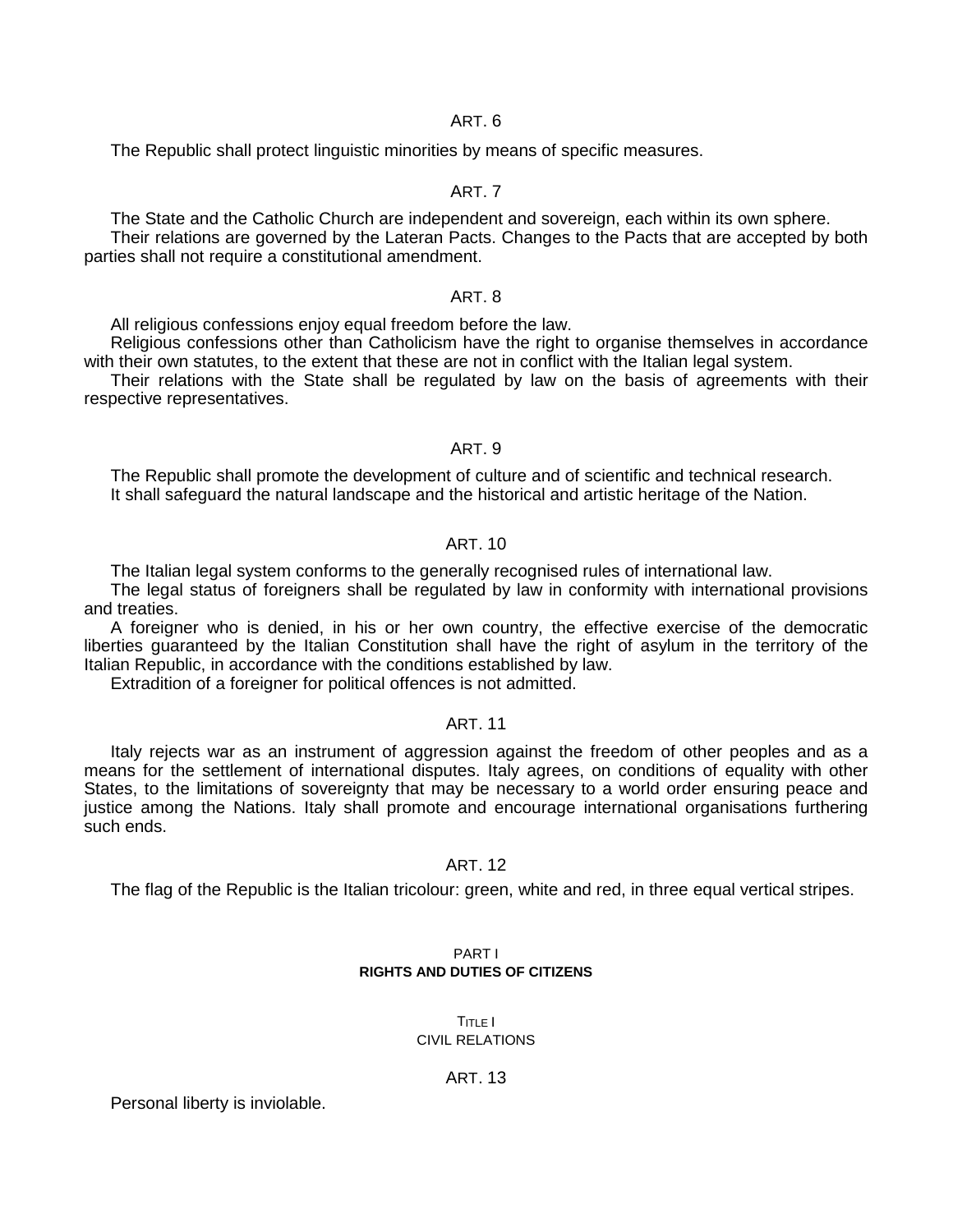No form of detention, inspection or personal search nor any other restriction of personal freedom is admitted, except by a reasoned measure issued by a judicial authority, and only in the cases and the manner provided for by law.

In exceptional cases of necessity and urgency, strictly defined by the law, law enforcement authorities may adopt temporary measures that must be communicated to the judicial authorities within forty-eight hours. Should such measures not be confirmed by the judicial authorities within the following forty-eight hours, they shall be revoked and deemed null and void.

Any act of physical and moral violence against a person subjected to restrictions of personal liberty shall be punished.

The law shall establish the maximum period of preventive detention.

#### ART. 14

The home is inviolable.

It shall not be subject to inspections, searches or seizures except in the cases and in the manner set out by law and in accordance with the guarantees prescribed for the protection of personal liberty.

Controls and inspections for reasons of public health and safety or for economic and taxation purposes shall be regulated by specific laws.

### ART. 15

The freedom and confidentiality of correspondence and of every other form of communication are inviolable.

Restrictions thereto may be imposed only by a reasoned measure issued by a judicial authority in accordance with the guarantees established by law.

#### ART. 16

All citizens may move or reside freely in any part of the national territory, except for such general limitations as may be established by law for reasons of health or security. No restrictions may be imposed for political reasons.

All citizens are free to leave and enter the territory of the Republic of Italy, except for obligations established by law.

## ART. 17

Citizens have the right to assemble peacefully and unarmed.

No previous notice is required for meetings, including those held in places open to the public. In case of meetings held in public places, previous notice shall be given to the authorities, who may prohibit them only for proven reason of security or public safety.

# ART. 18

Citizens have the right to form associations freely, without authorisation, for aims that are not forbidden to individuals by criminal law.

Secret associations and associations that, even indirectly, pursue political aims by means of organisations having a military character, are prohibited.

#### ART. 19

Everyone has the right to profess freely their religious faith in any form, individually or in association, to disseminate it and to worship in private or public, provided that the religious rites are not contrary to public morality.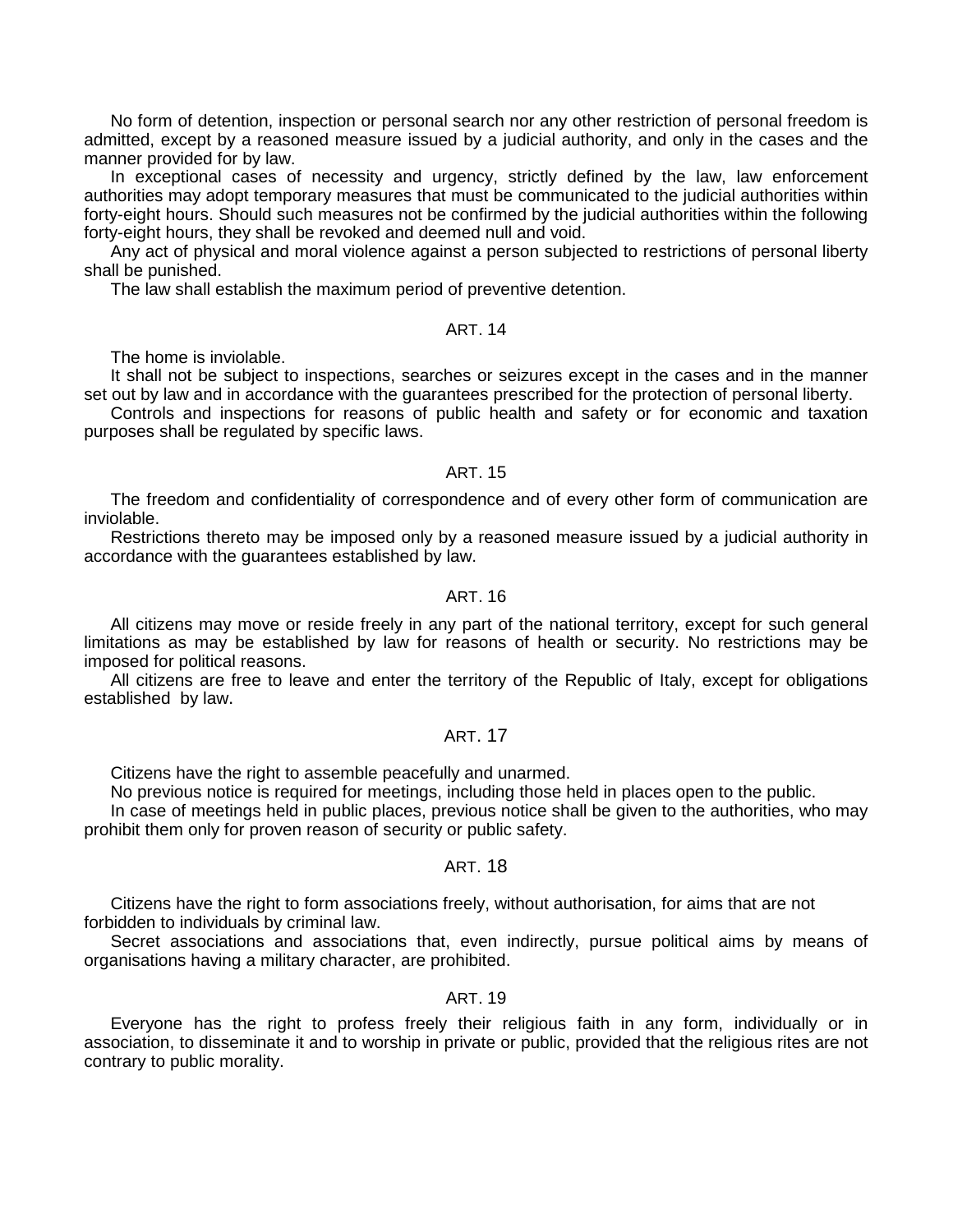No special legislative limitation or tax burden may be imposed on the establishment, legal capacity or activities of any association or institution on the ground of its ecclesiastical nature or its religious or worship purposes.

# ART. 21

Everyone has the right to express freely their ideas by speech, in writing and by any other means of communication.

The press may not be subjected to authorisation or censorship.

Seizure is permitted only by a reasoned measure issued by the judicial authority, in the case of offences for which the law governing the press gives express authorisation, or in the case of violation of its provisions concerning the disclosure of the identity of those responsible for such offences.

In such cases, when there is absolute urgency and when a prompt intervention of the judicial authority is not possible, periodical publications may be seized by officers of the judicial police, who must immediately, and in any case within twenty-four hours, report the matter to the judicial authority. If the latter does not confirm the seizure order within the following twenty-four hours, the seizure shall be deemed to be withdrawn and null and void.

The law may introduce general provisions for the disclosure of the funding sources of the periodical press.

Printed publications, public performances and any other events contrary to public morality are forbidden. The law shall provide for appropriate measures for the prevention and repression of all violations.

## ART. 22

No person may be deprived of legal capacity, citizenship or name for political reasons.

#### ART. 23

No obligations of a personal or a financial nature may be imposed on any person except by law.

#### ART. 24

All persons are entitled to take judicial action to protect their individual rights and legitimate interests.

The right to defence is inviolable at every stage and instance of legal proceedings.

The indigent shall be assured, by appropriate measures, the means for legal action and defence in all courts.

The conditions and means of redress for judicial errors shall be determined by law.

### ART. 25

No one may be removed from the jurisdiction of the natural judge pre-established by law.

No one may be punished except on the basis of a law in force at the time the offence was committed.

No one may be subjected to restrictive measures except as provided by law.

#### ART. 26

Extradition of a citizen is only permitted in the cases expressly provided for in international conventions.

In no case may extradition be permitted for an offence of a political character.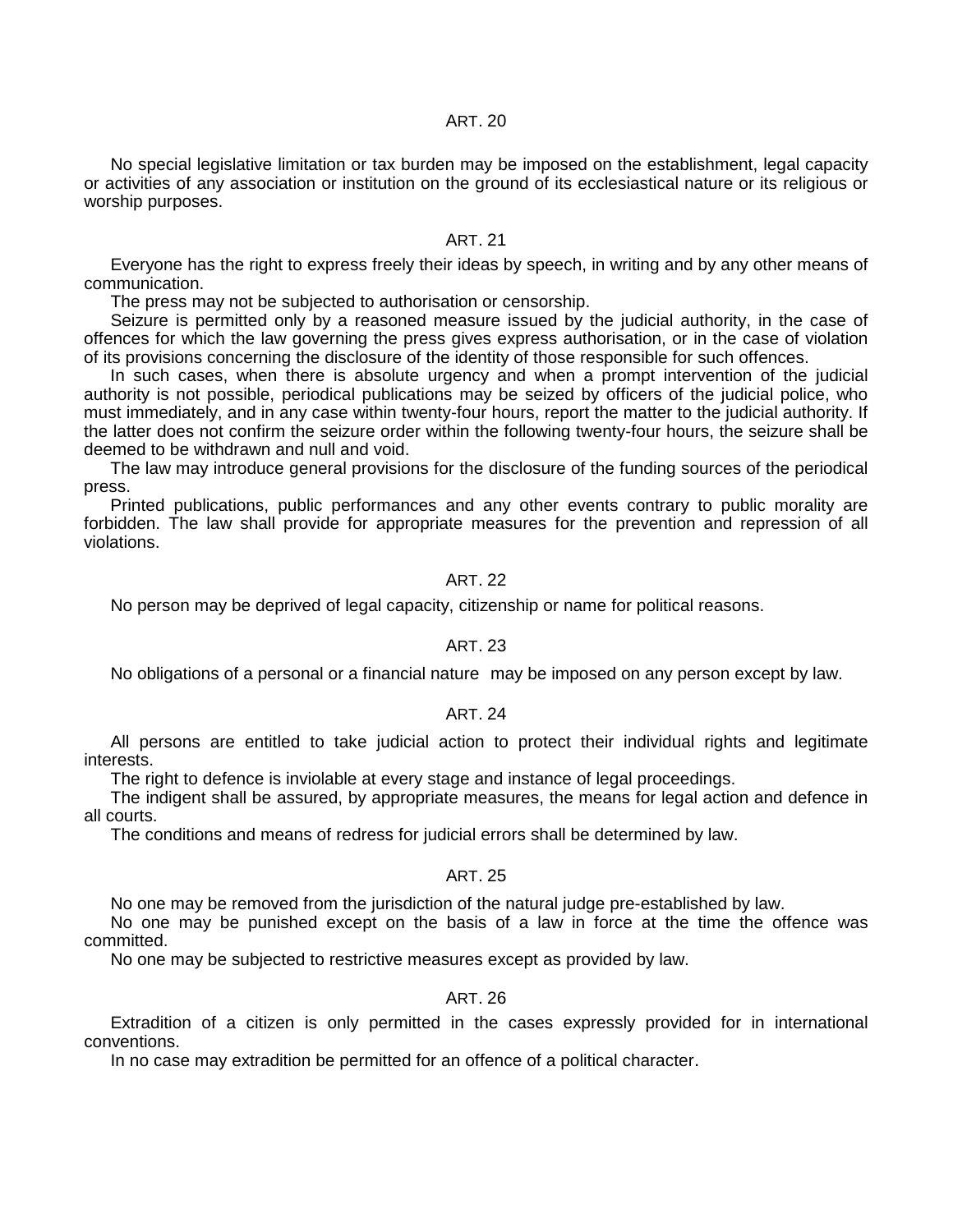Criminal responsibility is personal.

No defendant shall be considered guilty until the final conviction.

Punishment cannot consist in inhuman treatment and must aim at the rehabilitation of the convicted person.

The death penalty is not permitted.

# ART. 28

Officials and employees of the State and public entities shall be directly liable, under criminal, civil and administrative law, for acts performed in violation of rights. In such cases, civil liability shall extend to the State and the public entities.

#### TITLE II

#### ETHICAL AND SOCIAL RELATIONS

#### ART. 29

The Republic recognises the rights of the family as a natural society founded on marriage.

Marriage is based on the moral and legal equality of the spouses within the limits laid down by law to guarantee the unity of the family.

#### ART. 30

It is the duty and right of parents to support, raise and educate their children, even if born out of wedlock.

In case of incapacity of the parents, the law shall provide for the fulfilment of their duties.

 The law shall ensure to children born out of wedlock every form of legal and social protection, that is compatible with the rights of the members of the legitimate family.

The law shall lay down the rules and limitations for the determination of paternity.

## ART. 31

The Republic shall encourage family formation and the fulfilment of related duties, with special regard to large families, through economic measures and other benefits.

The Republic shall protect mothers, children and the young by adopting the necessary measures.

### ART. 32

The Republic shall safeguard health as a fundamental right of the individual and as a collective interest and shall guarantee free medical care to the indigent.

No one may be forcefully submitted to medical treatment unless provided for by law. In no case may the law violate the limits imposed by respect for the human being.

# ART. 33

The arts and sciences are free as is their teaching. The Republic shall lay down general rules for education and shall establish state schools for all branches and grades.

Public and private entities have the right to establish schools and educational institutions at no cost to the State.

The law, when setting out the rights and obligations for non-state schools requesting equal status with state schools, shall ensure that they enjoy full liberty and offer their pupils educational conditions equivalent to those afforded to pupils in state schools.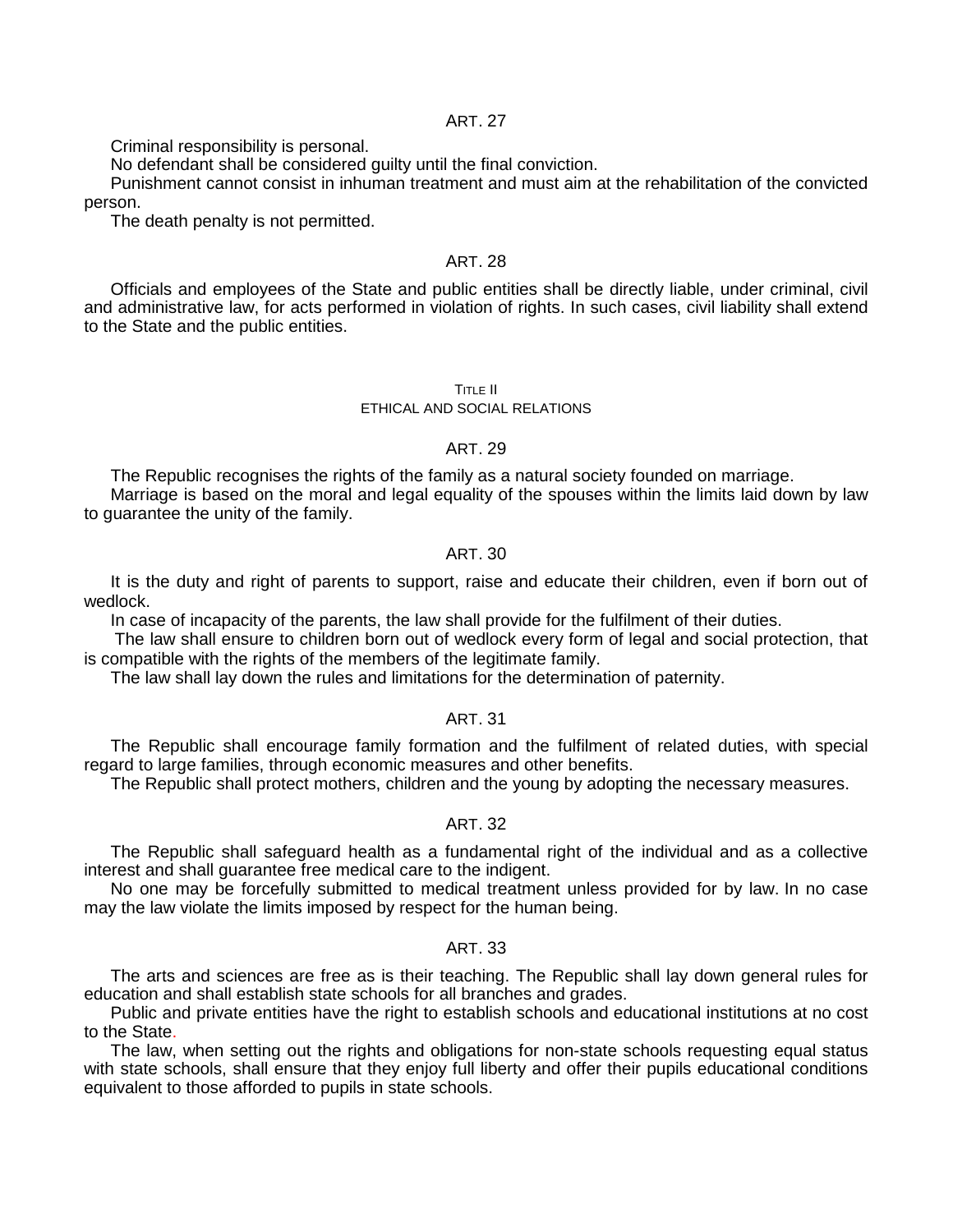A state examination is prescribed for admission to and graduation from the various branches and grades of schools and for qualification to exercise a profession.

Institutions of higher learning, universities and academies, have the right to adopt autonomous bylaws within the limits laid down by the laws of the State.

### ART. 34

Education is open to everyone.

Primary education, which is imparted for at least eight years, shall be compulsory and free.

Capable and deserving pupils, including those without adequate financial resources, shall have the right to attain the highest levels of education.

The Republic shall make this right effective through grants and scholarships, allowances to families and other benefits, which shall be assigned through competitive examinations.

#### **TITLE III** ECONOMIC RELATIONS

### ART. 35

The Republic shall protect work in all its forms and practices.

It shall provide for the professional or vocational training and advancement of workers.

It shall promote and encourage international agreements and organisations which have the aim of establishing and regulating labour rights.

It shall recognise the freedom to emigrate, subject to the obligations set out by law in the general interest, and shall protect Italian workers abroad.

#### ART. 36

Workers have the right to a remuneration commensurate to the quantity and quality of their work and in all cases to an adequate remuneration ensuring them and their families a free and dignified existence.

Maximum daily working hours are established by law.

Workers have the right to a weekly rest day and paid annual holidays. They cannot waive this right.

### ART. 37

Working women have the same rights and are entitled to equal pay for equal work. Working conditions must allow women to fulfil their essential role in the family and ensure specific appropriate protection for the mother and child.

The law shall establish the minimum age for paid work.

The Republic shall protect the work of minors by means of specific measures and shall guarantee to them the right to equal pay for equal work.

#### ART. 38

Every citizen unable to work and without the necessary means of subsistence has a right to maintenance and social assistance.

Workers have the right to be assured adequate means for their subsistence needs in the case of accident, illness, disability, old age and involuntary unemployment.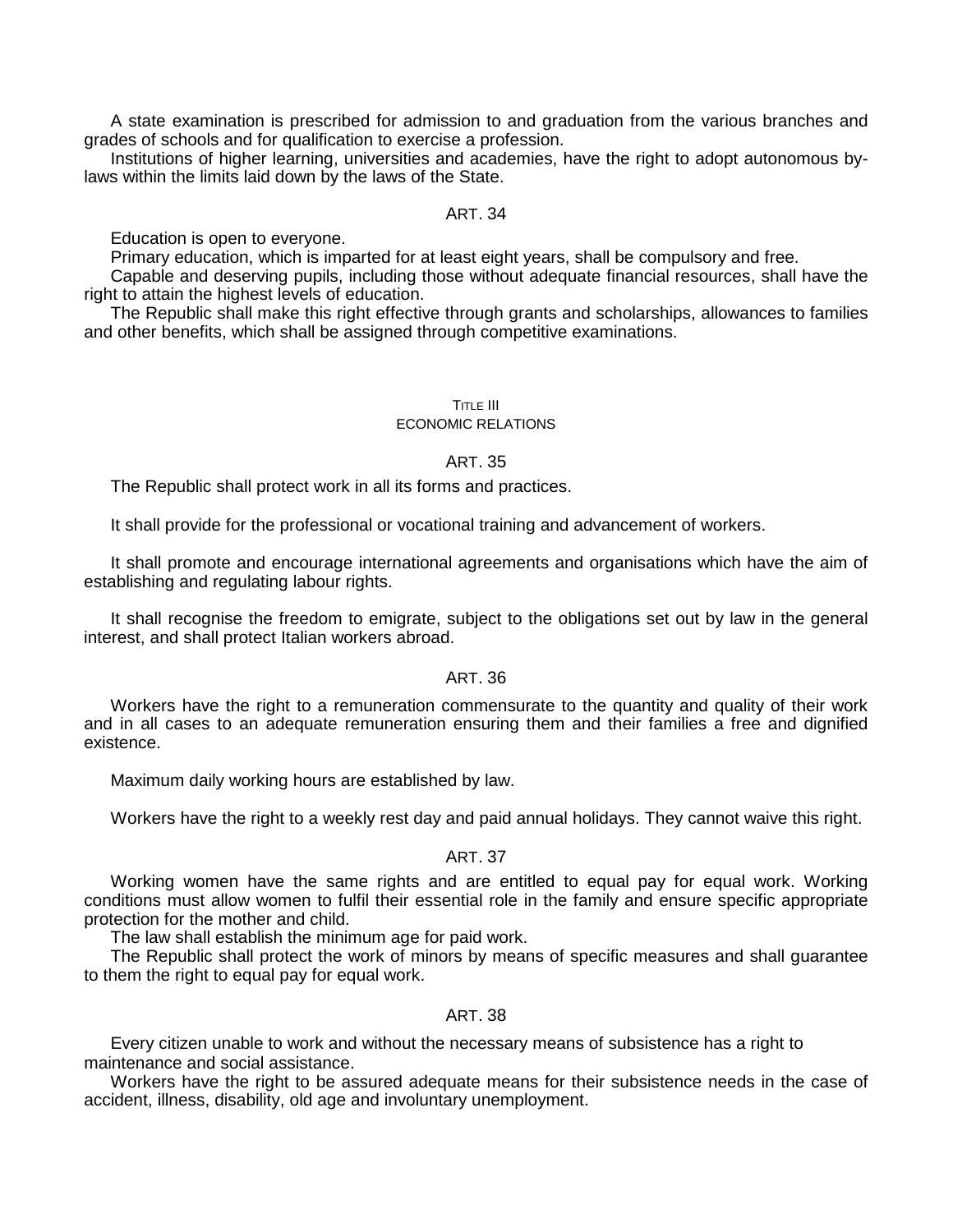Disabled and handicapped persons have the right to education and vocational training.

The tasks laid down in this article are performed by bodies and institutions established or supported by the State.

Private-sector assistance may be freely provided.

#### ART. 39

Trade unions have the right to organise themselves freely.

No obligations can be imposed on trade unions other than registration at local or central offices, according to the provisions of the law.

A condition for registration is that the statutes of the trade unions establish their internal organisation on a democratic basis.

Registered trade unions are legal persons. They may, through a unified representation that is proportional to their membership, enter into collective labour agreements that have a mandatory effect for all persons belonging to the categories referred to in the agreement.

# ART. 40

The right to industrial action shall be exercised in compliance with the law.

### ART. 41

Private-sector economic initiative is freely exercised.

It cannot be conducted in conflict with social usefulness or in such a manner that could damage safety, liberty and human dignity.

The law shall provide for appropriate programmes and controls so that public and private-sector economic activity may be oriented and co-ordinated for social purposes.

### ART. 42

Property is publicly or privately owned. Economic assets belong to the State, to entities or to private persons. Private property is recognised and guaranteed by the law, which prescribes the ways it is acquired and enjoyed as well as its limitations so as to ensure its social function and make it accessible to all.

Private property may, in the cases provided for by the law and with provisions for compensation, be expropriated for reasons of general interest.

The law establishes the regulations and limits of legitimate and testamentary inheritance and the rights of the State in matters of inheritance.

# ART. 43

For purposes of general interest, specific enterprises or categories of enterprises related to essential public services, energy sources or monopolistic situations and which have a primary public interest, may be reserved from the outset to the State, public entities or communities of workers or users, or may be transferred to them by means of expropriation and payment of compensation.

#### ART. 44

For the purpose of ensuring the rational exploitation of land and equitable social relationships, the law imposes obligations and constraints on the private ownership of land; it sets limitations to the size of holdings according to the region and agricultural zone; encourages and imposes land reclamation, the conversion of latifundia and the reorganisation of farm units; and assists small and medium-sized holdings.

The law makes provisions in favour of mountainous areas.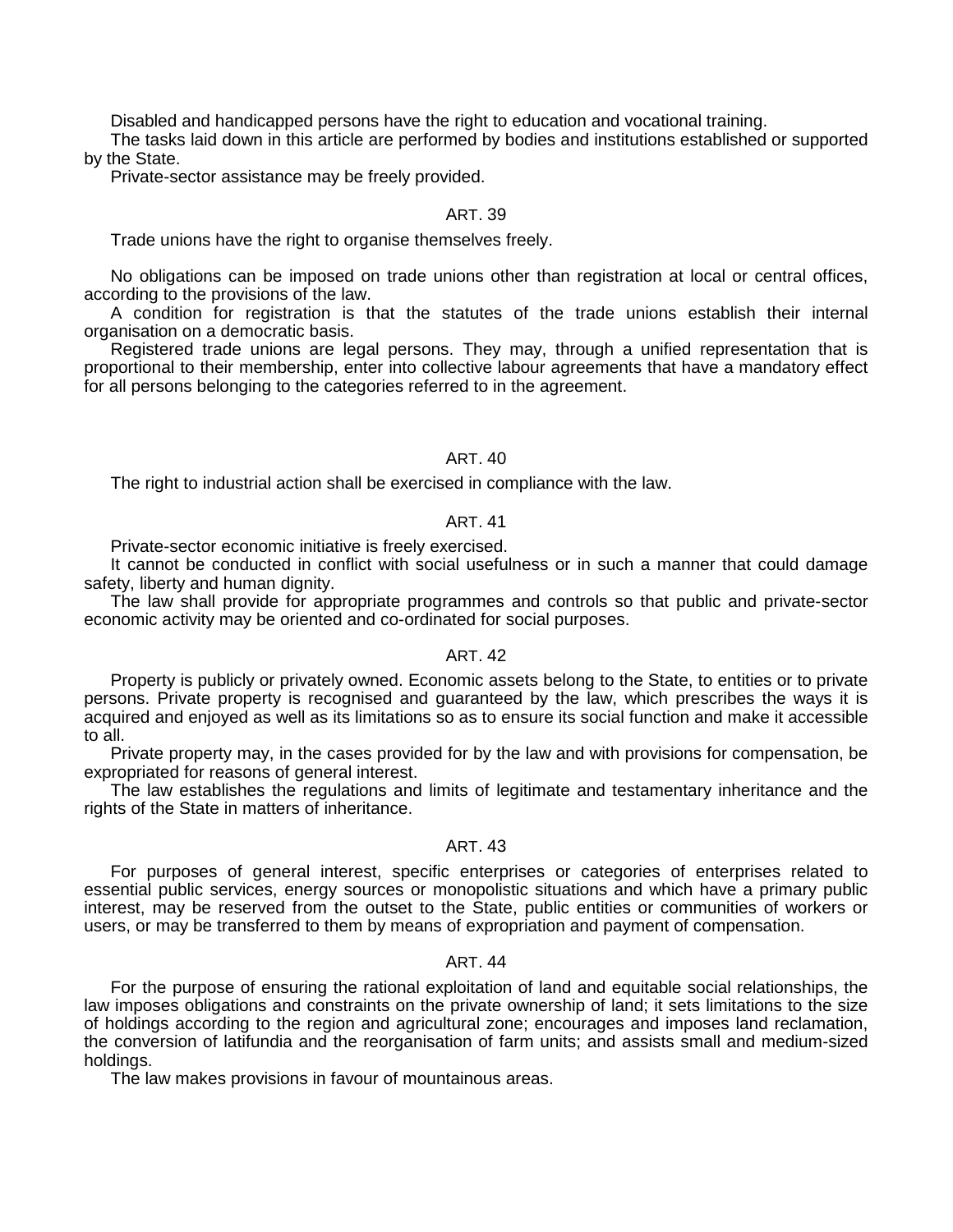The Republic recognises the social function of co-operation of a mutualistic, non-speculative nature. The law promotes and encourages co-operation through appropriate means and ensures its character and purposes through adequate controls.

The law safeguards and promotes artisanal work.

#### ART. 46

For the economic and social betterment of workers and in harmony with the needs of production, the Republic recognises the rights of workers to collaborate in the management of enterprises, in the ways and within the limits established by law.

#### ART 47

The Republic encourages and safeguards savings in all forms. It regulates, co-ordinates and oversees the operation of credit.

The Republic promotes the access through citizens' mutual savings to the ownership of housing and of directly cultivated land, as well as to direct and indirect investment in the equity of the large production complexes of the country.

#### **TITLE IV** POLITICAL RIGHTS AND DUTIES

#### ART. 48

All citizens, male and female, who have attained their majority, are voters.

The vote is personal and equal, free and secret. The exercise thereof is a civic duty.

The law lays down the requirements and modalities for citizens residing abroad to exercise their right to vote and guarantees that this right is effective. A constituency of Italians abroad shall be established for elections to the Houses of Parliament; the number of seats of such constituency is set forth in a constitutional provision according to criteria established by law.

The right to vote cannot be restricted except for civil incapacity or as a consequence of an irrevocable penal sentence or in cases of moral unworthiness as laid down by law.

#### ART. 49

All citizens have the right to freely associate in parties to contribute to determining national policies through democratic processes.

### ART. 50

All citizens may present petitions to both Houses to request legislative measures or to express collective needs.

## ART. 51

All citizens of either sex are eligible for public offices and for elective positions on equal terms, according to the conditions established by law. To this end, the Republic shall adopt specific measures to promote equal opportunities between women and men.

The law may grant Italians who are not resident in the Republic the same rights as citizens for the purposes of access to public offices and elected positions.

Whoever is elected to a public function is entitled to the time needed to perform that function and to retain previously held employment.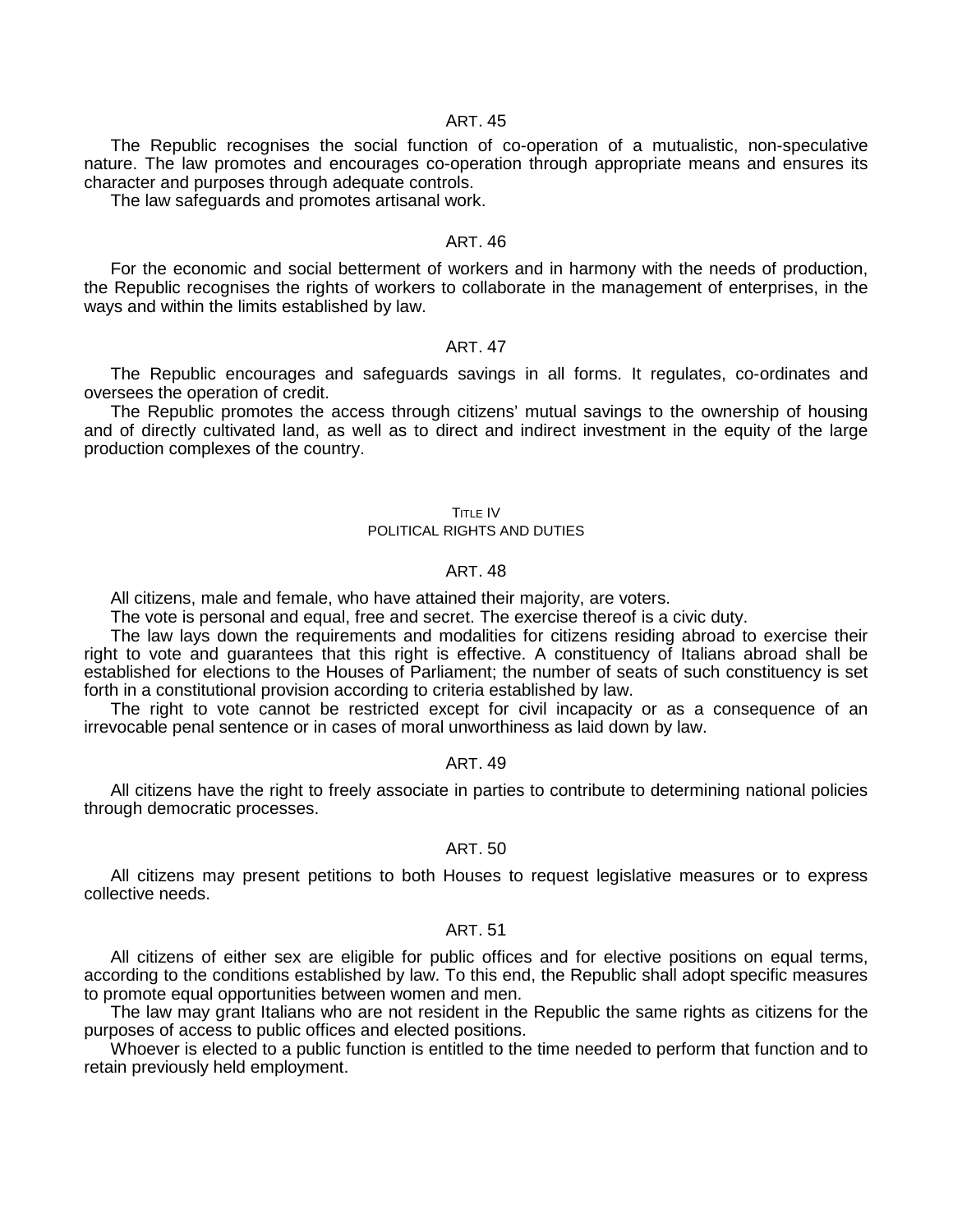The defence of the Fatherland is a sacred duty for every citizen.

Military service is obligatory within the limits and in the manner set out by law. Fulfilment thereof shall not prejudice a citizen's employment, nor the exercise of political rights.

The organisation of the armed forces shall be based on the democratic spirit of the Republic.

#### ART. 53

Every person shall contribute to public expenditure in accordance with his/her tax-payer capacity. The taxation system shall be based on criteria of progression.

### ART. 54

All citizens have the duty to be loyal to the Republic and to uphold its Constitution and laws. Those citizens to whom public functions are entrusted have the duty to fulfil such functions with discipline and honour, taking an oath in those cases established by law.

#### PART II **ORGANISATION OF THE REPUBLIC**

### TITLE I PARLIAMENT

#### SECTION I

### *The Houses*

#### ART. 55

Parliament consists of the Chamber of Deputies and the Senate of the Republic.

Parliament meets in joint session of the members of both Houses only in those cases established in the Constitution.

### ART. 56

The Chamber of Deputies is elected by direct and universal suffrage.

The number of Deputies is six hundred and thirty, twelve of which are elected in the Overseas Constituency. All voters who have attained the age of twenty-five on the day of elections are eligible to be Deputies.

The division of seats among the electoral districts, with the exception of the number of seats assigned to the Overseas Constituency, is obtained by dividing the number of inhabitants of the Republic, as shown by the latest general census of the population, by six hundred eighteen and distributing the seats in proportion to the population in every electoral district, on the basis of whole shares and the highest remainders.

# ART. 57

The Senate of the Republic is elected on a regional basis, with the exception of the seats assigned to the Overseas Constituency.

The number of Senators to be elected is three hundred and fifteen, six of which are elected in the Overseas Constituency. No Region may have fewer than seven Senators; Molise shall have two, Valle d'Aosta one.

The division of seats among the Regions, with the exception of the number of seats assigned to the Overseas Constituency, in accordance with the provisions of the preceding Article, is made in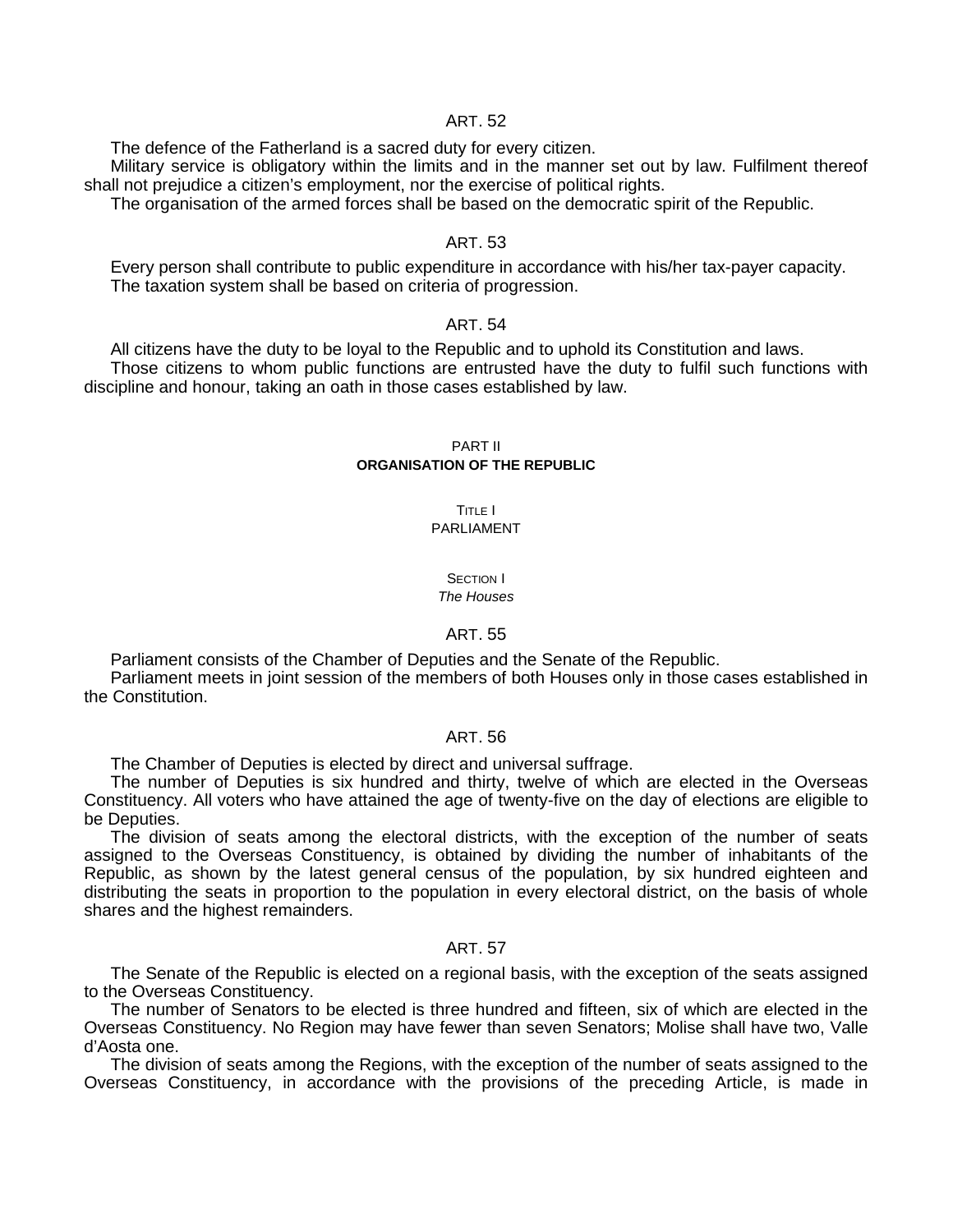proportion to the population of the Regions as shown by the latest general census of the population, on the basis of whole shares and the highest remainders.

# ART. 58

Senators are elected by universal and direct suffrage by voters who are twenty-five years of age. Voters who have attained the age of forty are eligible to be elected to the Senate.

# ART. 59

Former Presidents of the Republic are Senators by right and for life unless they renounce the office.

The President of the Republic may appoint five citizens who have honoured the Nation through their outstanding achievements in the social, scientific, artistic and literary fields as life Senators.

### ART. 60

The Chamber of Deputies and the Senate of the Republic are elected for five years. The term for each House cannot be extended, except by law and only in the case of war.

# ART. 61

Elections for the new Houses take place within seventy days from the end of the term of the previous Houses. The first meeting is convened no later than twenty days after the elections.

Until such time as the new Houses meet, the powers of the previous Houses are extended.

### ART. 62

The Houses shall convene by right on the first working day of February and October.

Each House may be convened in extraordinary session on the initiative of its President or the President of the Republic or a third of its members.

When one House is convened in extraordinary session, the other House is convened by right.

## ART. 63

Each House shall elect from among its members its President and its Bureau.

When Parliament meets in joint session, the President and the Bureau are those of the Chamber of Deputies.

# ART. 64

Each House adopts its own Rules by an absolute majority of its members.

The sittings are public; however, each of the Houses and Parliament in joint session may decide to convene a closed session.

The decisions of each House and of Parliament are not valid if the majority of the members is not present, and if they are not passed by a majority of those present, unless the Constitution prescribes a special majority.

Members of the Government, even when not members of the Houses, have the right, and, when requested, the obligation to attend the sittings. They shall be heard every time they so request.

### ART. 65

The law shall determine the cases of non-eligibility and incompatibility with the office of Deputy or Senator.

No one may be a member of both Houses at the same time.

### ART. 66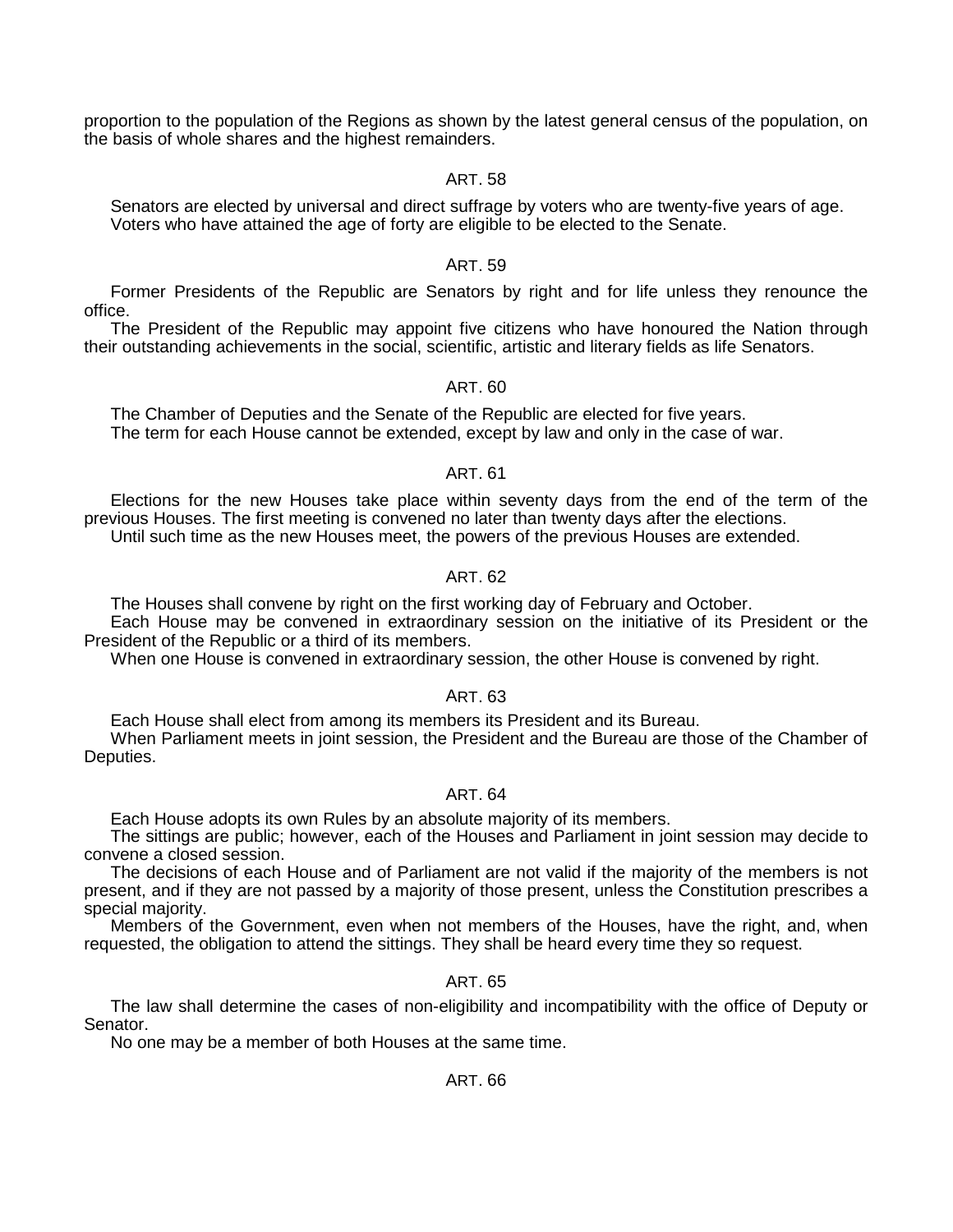Each House shall verify the credentials of its members and the causes of ineligibility and incompatibility that may arise at a later stage.

# ART. 67

Each Member of Parliament represents the Nation and carries out his/her duties without a binding mandate.

# ART. 68

Members of Parliament cannot be held accountable for the opinions expressed or votes cast in the performance of their function.

Without the authorisation of their respective House, Members of Parliament may not be submitted to personal or home search, nor may they be arrested or otherwise deprived of their personal freedom, nor held in detention, except when a final court sentence is enforced, or when the Member is apprehended in the act of committing an offence for which arrest *flagrante delicto* is mandatory.

The same authorisation is required for Members of Parliament to be submitted to the surveillance of their conversations or communication, in any form, and to the seizure of their correspondence.

#### ART. 69

Members of Parliament shall receive an allowance established by law.

# **SECTION II**

# *Legislative Process*

#### ART. 70

The legislative function is exercised collectively by both Houses.

#### ART. 71

Legislation is initiated by the Government, by each Member of Parliament and by those entities and bodies so empowered by constitutional law.

The people may initiate legislation by proposing a bill drawn up in sections and signed by at least fifty-thousand voters.

#### ART. 72

Every bill submitted to one of the Houses is, in accordance with its Rules, considered by a Committee and then by the House itself, which approves it section by section and with a final vote.

The Rules establish shortened procedures for draft legislation that has been declared urgent.

They may also establish in which cases and in what manner the consideration and approval of bills is deferred to Committees, including Standing Committees, composed so as to reflect the proportion of the Parliamentary Groups. Even in such cases, until the moment of its final approval, the bill may be referred back to the House, if the Government or one-tenth of the members of the House or one-fifth of the Committee request that it be debated and voted on by the House itself or that it be submitted to the House for final approval, with only explanations of vote. The Rules establish the ways in which the proceedings of Committees are made public.

The regular procedure for consideration and direct approval by the House is always followed in the case of bills on constitutional and electoral matters, enabling legislation, the ratification of international treaties and the approval of budgets and accounts.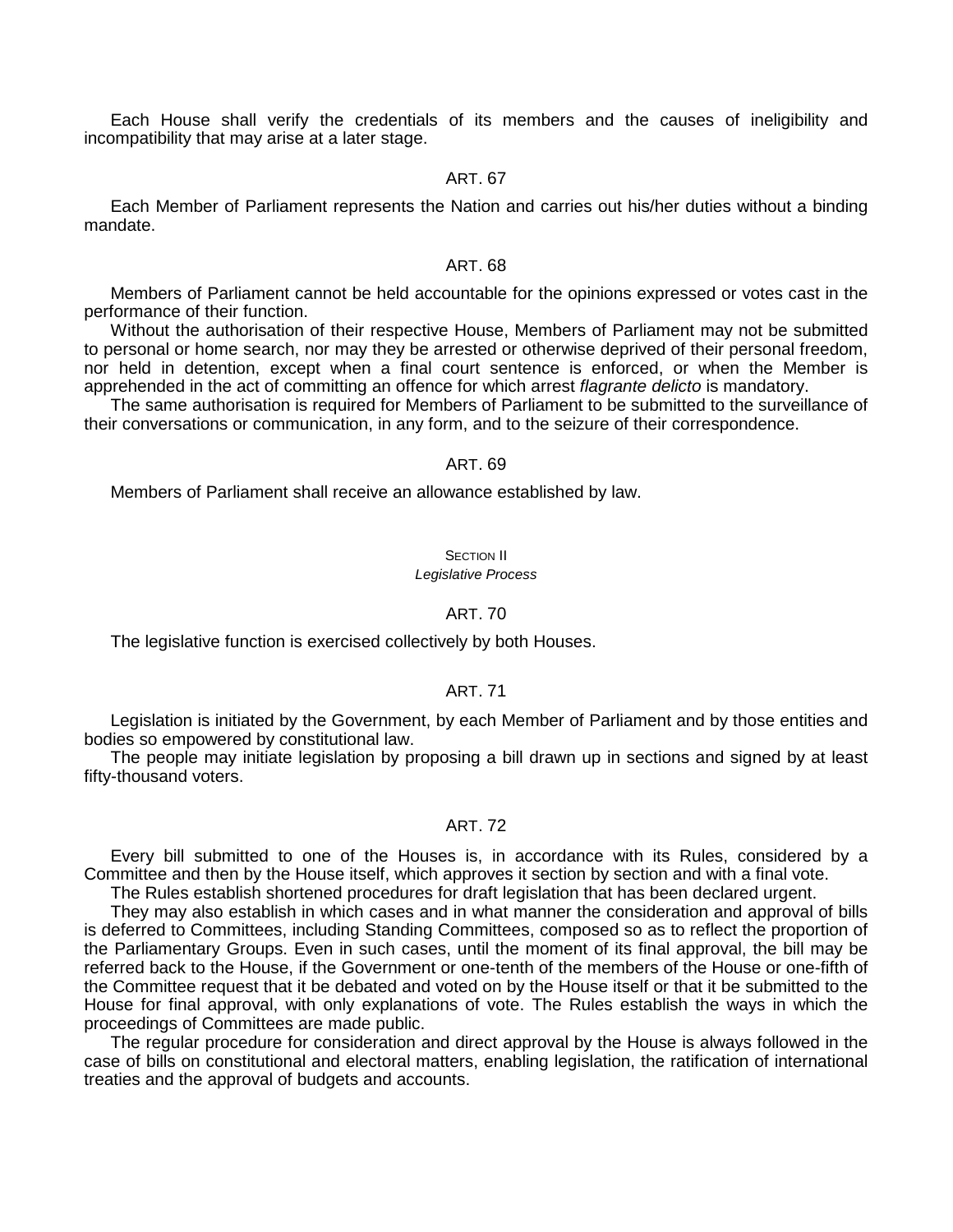Laws are promulgated by the President of the Republic within one month of their approval.

If the Houses, each by an absolute majority of its members, declare a law to be urgent, the law is promulgated within the deadline established therein.

Laws are published immediately after promulgation and come into force on the fifteenth day following publication, unless the laws themselves establish a different deadline.

# ART. 74

The President of the Republic, before promulgating a law, may request the Houses, with a reasoned message, to deliberate again.

If the Houses pass the bill once again, then the law must be promulgated.

### ART. 75

A popular referendum shall be held to abrogate, totally or partially, a law or a measure having the force of law, when requested by five hundred thousand voters or five Regional Councils.

Referenda are not admissible in the case of tax, budget, amnesty and pardon laws, or laws authorising the ratification of international treaties.

All citizens eligible to vote for the Chamber of Deputies have the right to participate in referenda.

The proposal subjected to a referendum is approved if the majority of those with voting rights have participated in the vote and a majority of votes validly cast has been reached.

The procedures for conducting a referendum shall be established by law.

#### ART. 76

The exercise of the legislative function may not be delegated to the Government unless principles and criteria have been established and then only for a limited time and for specified purposes.

# ART. 77

The Government may not, without an enabling act from the Houses, issue decrees having the force of ordinary law.

When in extraordinary cases of necessity and urgency the Government adopts provisional measures having the force of law, it must on the same day present said measures for confirmation to the Houses which, even if dissolved, shall be summoned especially for this purpose and shall convene within five days.

The decrees lose effect from their inception if they are not confirmed within sixty days from their publication. The Houses may however regulate by law legal relationships arising out of not confirmed decrees.

# ART. 78

The Houses deliberate the state of war and confer the necessary powers on the Government.

## ART. 79

Amnesty and pardon are granted with a law approved by a two-thirds majority in both Houses, for each section and in the final vote.

The law granting an amnesty or pardon establishes the deadline for its implementation.

Amnesty and pardon cannot in any case apply to offences committed following the introduction of the bill in Parliament.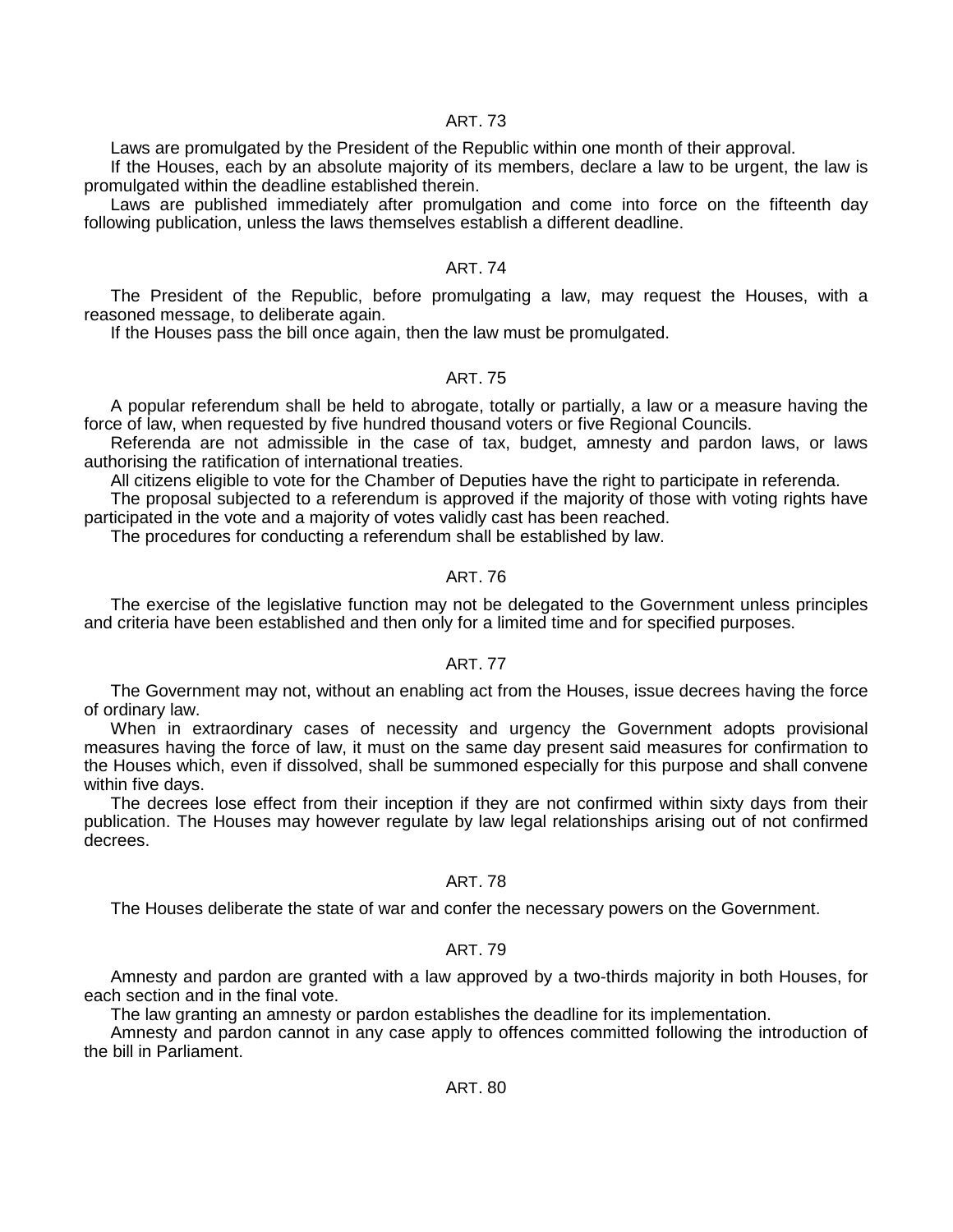The Houses authorise by law the ratification of international treaties which are of a political nature, or which call for arbitration or legal settlements, or which entail changes to the national territory or financial burdens or changes to legislation.

ART. 81

The State shall balance revenue and expenditure in its budget, taking account of the adverse and favourable phases of the economic cycle.

No recourse shall be made to borrowing except for the purpose of taking account of the effects of the economic cycle or, subject to authorisation by the two Houses approved by an absolute majority vote of their Members, in exceptional circumstances.

Any law involving new or increased expenditure shall provide for the resources to cover such expenditure.

Each year the Houses shall pass a law approving the budget and the accounts submitted by the Government.

Provisional implementation of the budget shall not be allowed except by specific legislation and only for periods not exceeding four months in total.

 The content of the budget law, the fundamental rules and the criteria adopted to ensure balance between revenue and expenditure and the sustainability of general government debt shall be established by legislation approved by an absolute majority of the Members of each House in compliance with the principles established with a constitutional law.

#### Art. 82

Each House may conduct inquiries on matters of public interest.

For such purposes, it appoints a Committee so composed as to reflect the proportional representation of the Parliamentary Groups. The Committee of inquiry conducts its investigations and examinations with the same powers and the same limitations as a judicial authority.

#### TITLE II

## THE PRESIDENT OF THE REPUBLIC

#### ART. 83

The President of the Republic is elected by Parliament in joint session of its members.

Three delegates from every Region elected by the Regional Council so as to ensure that minorities are represented shall participate in the election. Valle d'Aosta has one delegate only.

The election of the President of the Republic is by secret ballot with a majority of two thirds of the assembly. After the third ballot an absolute majority shall suffice.

#### ART. 84

Any citizen who has attained fifty years of age and enjoys civil and political rights can be elected President of the Republic.

The office of President of the Republic is incompatible with any other office.

Compensation and endowments of the President are established by law.

### ART. 85

The President of the Republic is elected for seven years.

Thirty days before the expiration of the term, the President of the Chamber of Deputies shall summon a joint session of Parliament and the regional delegates to elect the new President of the Republic.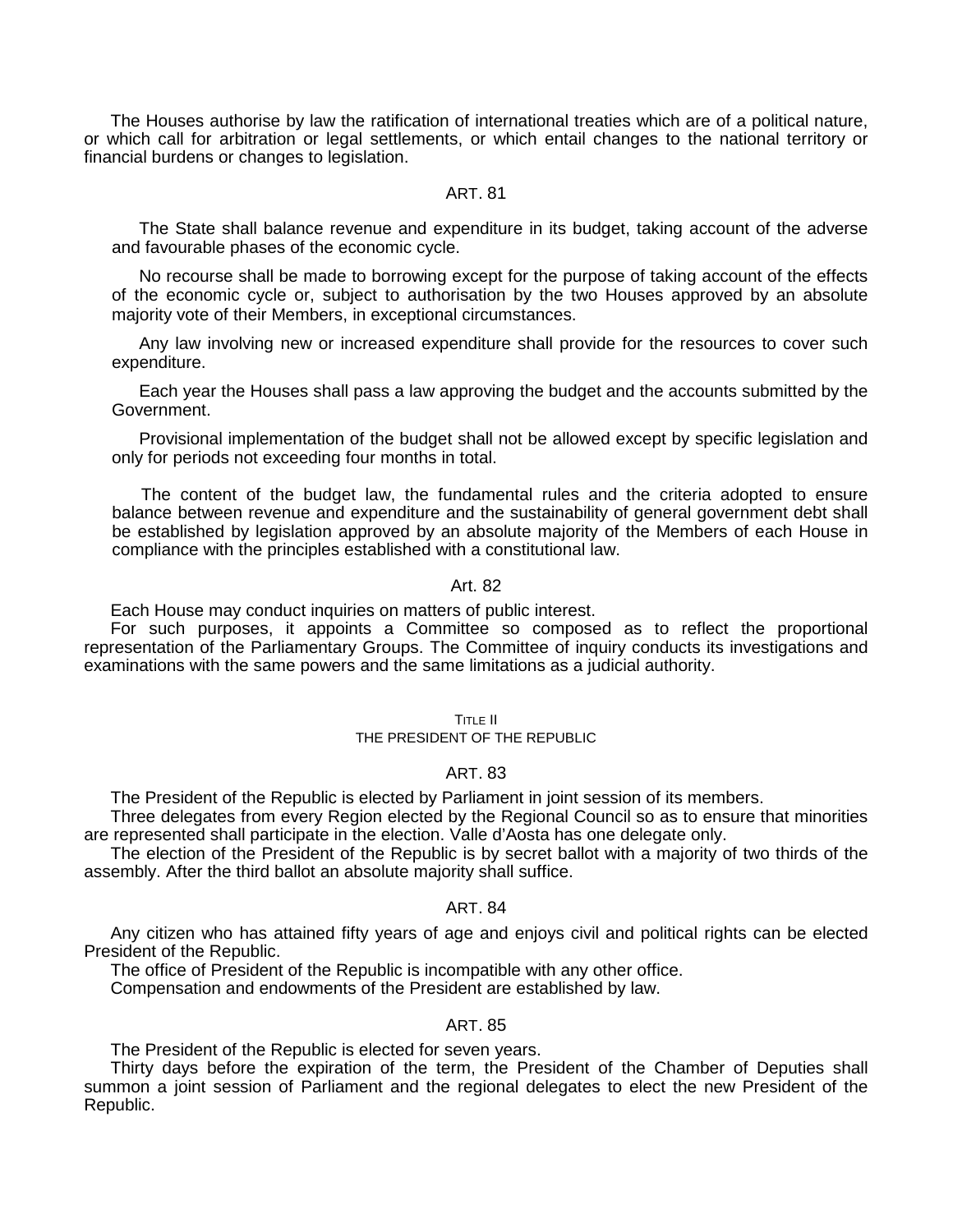If the Houses are dissolved, or there are less than three months from their dissolution, the election shall take place within fifteen days of the meeting of the new Houses.

In the intervening time, the powers of the incumbent President are extended.

### ART. 86

The functions of the President of the Republic, in all cases in which the President cannot perform them, shall be exercised by the President of the Senate.

In the case of permanent incapacity or death or resignation of the President of the Republic, the President of the Chamber of Deputies shall call an election of a new President of the Republic within fifteen days, except in the case of the longer term which is provided for when the Houses are dissolved and are within less than three months to their dissolution.

### ART. 87

The President of the Republic is the Head of the State and represents national unity.

The President may send messages to the Houses.

The President shall:

authorise the introduction to the Houses of bills initiated by the Government;

promulgate the laws and issue decrees having the force of law as well as regulations;

call popular referenda in the cases provided for by the Constitution;

appoint State officials in the cases provided for by law;

accredit and receive diplomatic representatives, and ratify international treaties which have, where required, been authorised by the Houses.

The President is the commander of the armed forces, shall preside over the Supreme Council of Defence established by law, and shall make declarations of war which have been decided by the Houses.

The President shall preside over the High Council of the Judiciary.

The President may grant pardons and commute punishments.

The President shall confer the honorary distinctions of the Republic.

# ART. 88

The President of the Republic, having heard the Presidents of the Houses, may dissolve Parliament or even only one House.

The President of the Republic cannot exercise said right during the last six months of the presidential mandate, unless said period coincides in full or in part with the last six months of Parliament.

### ART. 89

No act of the President of the Republic is valid if it is not signed by the proposing Ministers, who assume responsibility for it.

The acts which have legislative strength and those laid down by law shall be countersigned also by the President of the Council of Ministers.

#### ART. 90

The President of the Republic is not responsible for the actions performed in the exercise of the presidential duties, except in the case of high treason or attempt against the Constitution.

In such cases, the President may be impeached by Parliament in joint session, with an absolute majority of its members.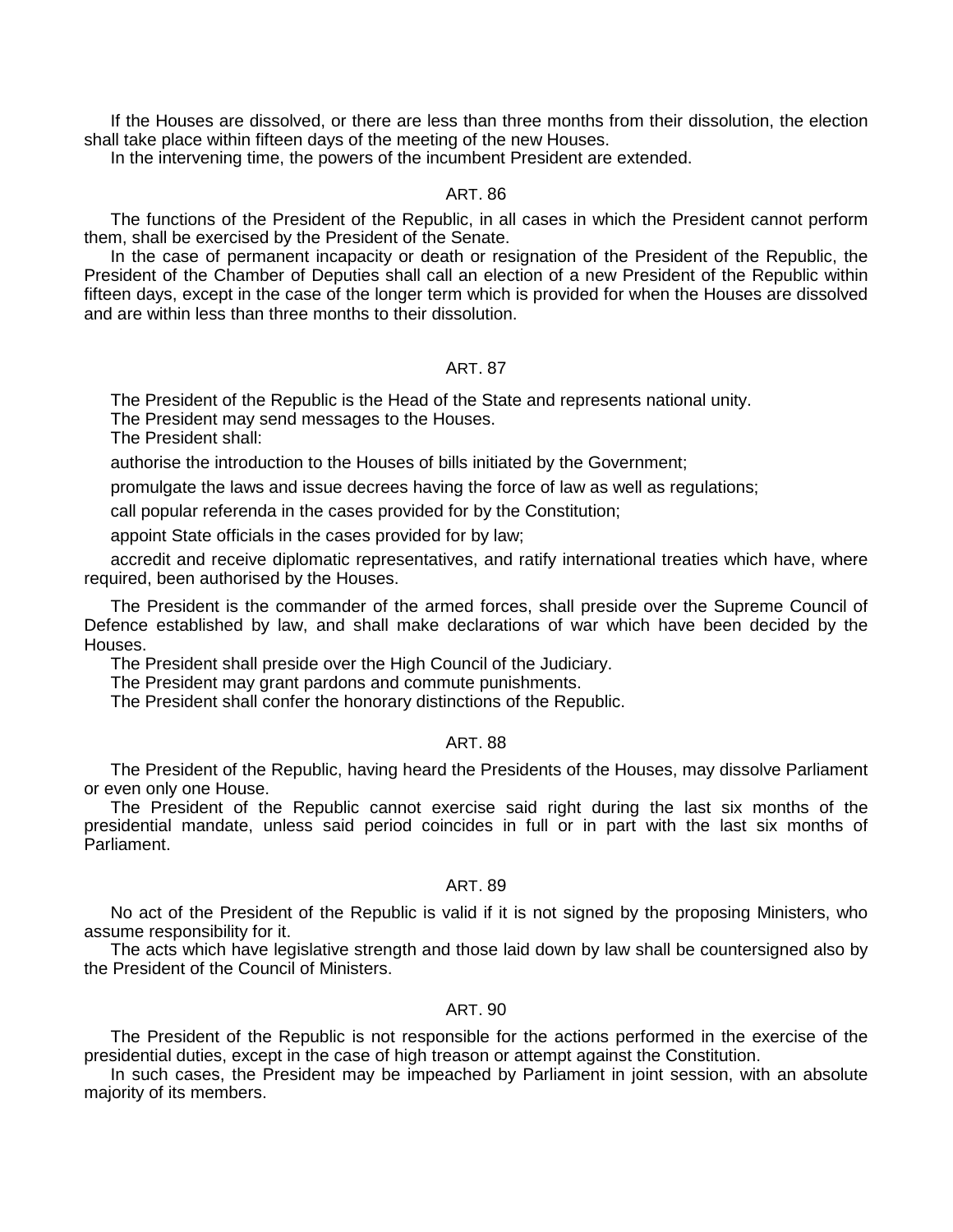The President of the Republic, before taking office, shall take an oath of allegiance to the Republic and swear to uphold the Constitution before Parliament in joint session.

#### **TITLE III** THE GOVERNMENT

# SECTION I

### *The Council of Ministers*

## ART. 92

The Government of the Republic is made up of the President of the Council and the Ministers who together form the Council of Ministers.

The President of the Republic appoints the President of the Council of Ministers and, on his/her proposal, the Ministers.

# ART. 93

The President of the Council of Ministers and the Ministers, before taking office, shall be sworn in by the President of the Republic.

# ART. 94

The Government must have the confidence of both Houses.

Each House grants or withdraws its confidence through a reasoned motion, which is voted on by roll-call.

Within ten days of its formation the Government shall come before the Houses to obtain their confidence.

An opposing vote by one or both the Houses against a Government proposal does not entail the obligation to resign.

A motion of no-confidence must be signed by at least one-tenth of the members of the House and cannot be debated earlier than three days from its presentation.

# ART. 95

The President of the Council conducts and holds responsibility for the general policy of the Government. The President of the Council ensures the coherence of political and administrative policies, by promoting and co-ordinating the activity of the Ministers.

The Ministers are collectively responsible for the acts of the Council of Ministers; they are individually responsible for the acts of their own ministries.

The law establishes the organisation of the Presidency of the Council, as well as the number, competence and organisation of the ministries.

# ART. 96

The President of the Council of Ministers and the Ministers, even if they resign from office, are subject to normal justice for crimes committed in the exercise of their duties, provided authorisation is given by the Senate of the Republic or the Chamber of Deputies, in accordance with the norms established by Constitutional Law.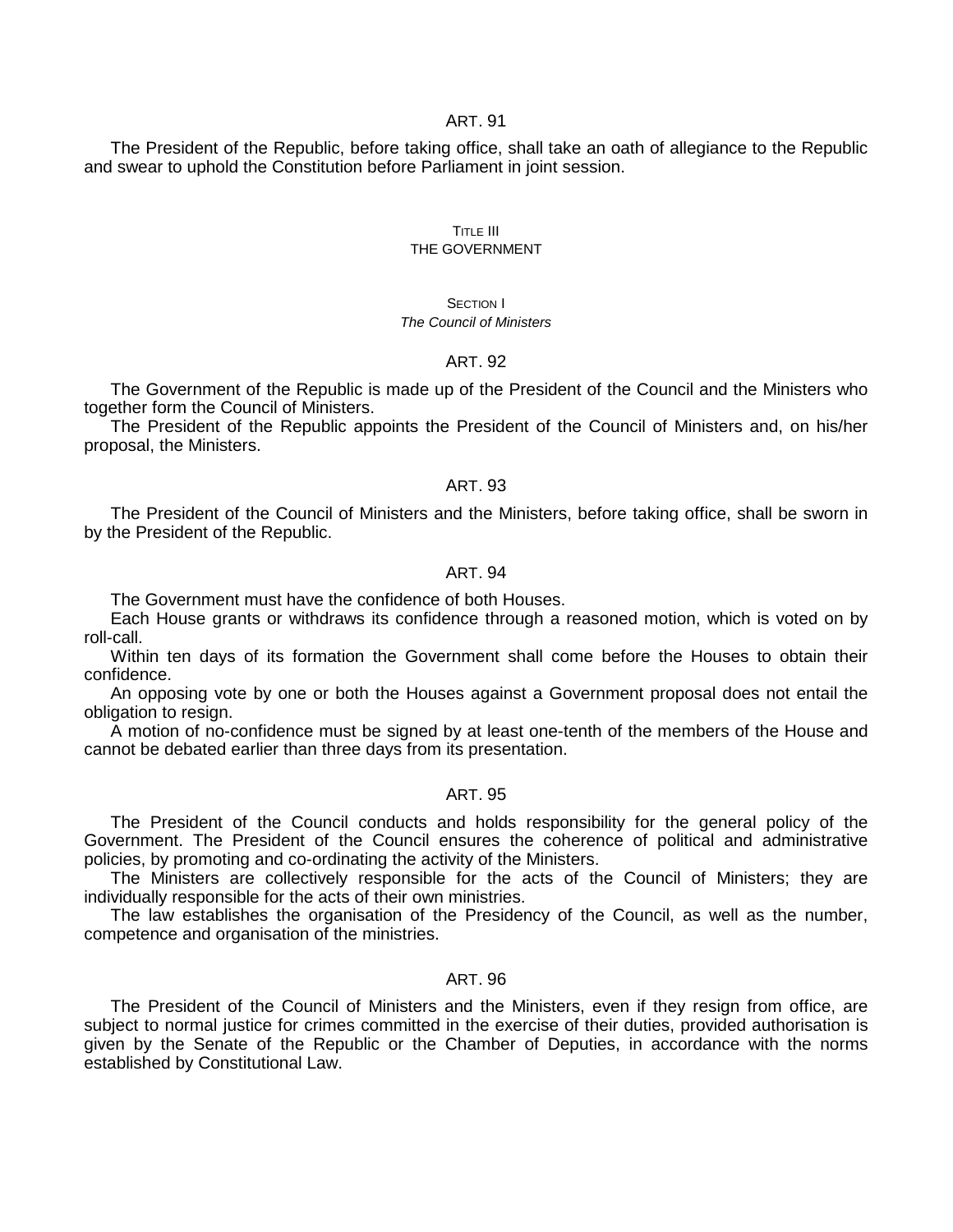#### SECTION II *Public Administration*

### ART. 97

General government entities, in accordance with European Union law, shall ensure balanced budgets and the sustainability of public debt.

Public administration offices shall be organised according to the provisions of law, so as to ensure the efficiency and impartiality of the administration.

The regulations of the offices shall lay down the areas of competence, the duties and the responsibilities of the officials.

Entry into the civil service shall be through competitive examinations, except in the cases established by law.

### ART. 98

Civil servants are exclusively at the service of the Nation.

If they are Members of Parliament, they may not be promoted in their services, except through seniority.

The law may set limitations on the right to become members of political parties in the case of magistrates, career military staff in active service, law enforcement officers, and overseas diplomatic and consular representatives.

### **SECTION III**

#### *Auxiliary Bodies*

### ART. 99

The National Council for Economics and Labour is composed, as set out by law, of experts and representatives of the economic categories, in such a proportion as to take account of their numerical and qualitative importance.

It serves as a consultative body for the Houses and the Government for those matters and those functions attributed to it by law.

It can initiate legislation and may contribute to drafting economic and social legislation according to the principles and within the limitations laid down by law.

### ART. 100

The Council of State is a legal-administrative consultative body and it oversees the administration of justice.

The Court of Auditors exercises preventive control over the legitimacy of Government measures, and also ex-post auditing of the administration of the State Budget. It participates, in the cases and ways established by law, in auditing the financial management of the entities receiving regular budgetary support from the State. It reports directly to the Houses on the results of audits performed.

The law ensures the independence from the Government of the two bodies and of their members.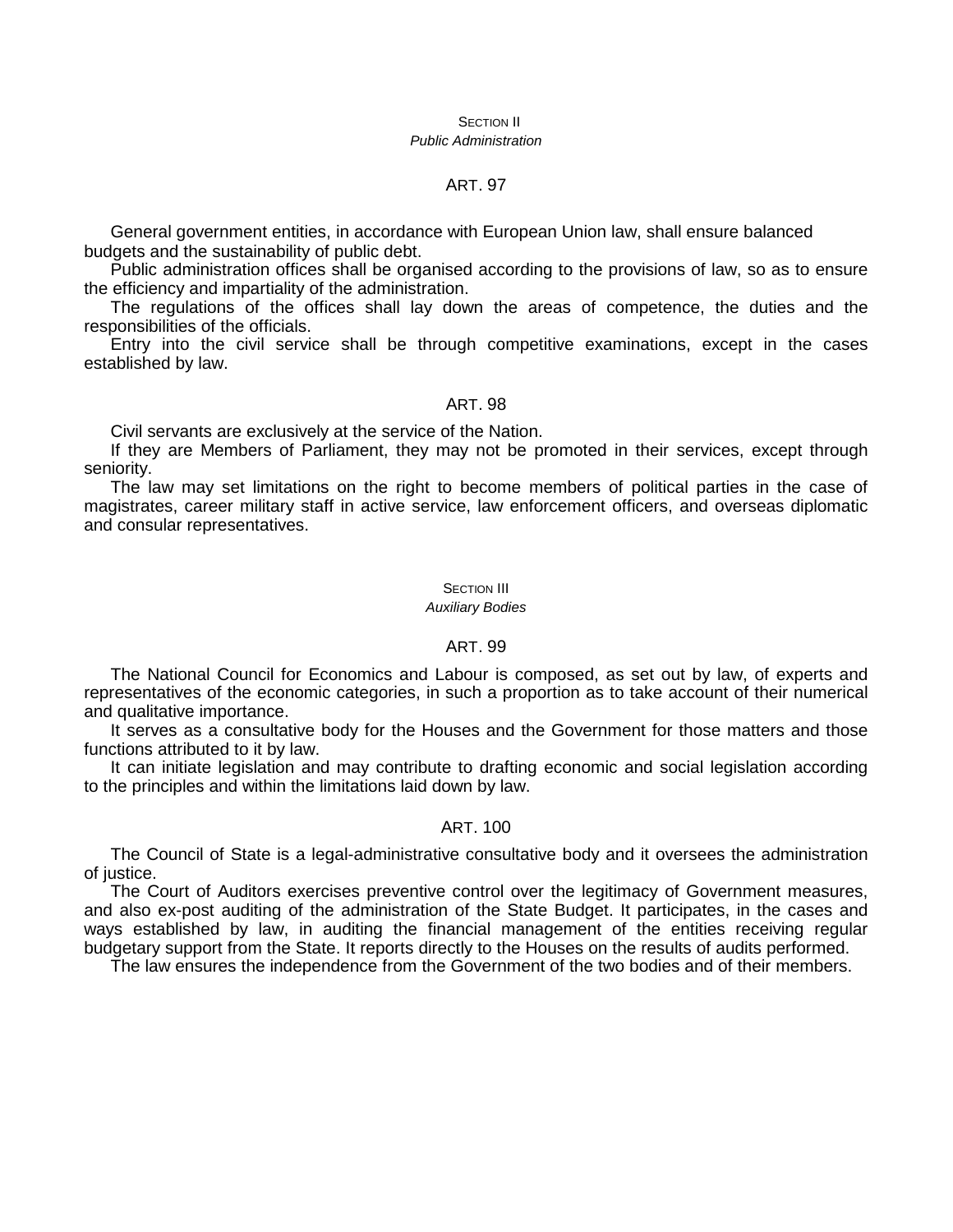#### $TITI$  F  $IV$ THE JUDICIAL BRANCH

### SECTION I *The Organisation of the Judiciary*

#### ART. 101

Justice is administered in the name of the people. Judges are subject only to the law.

# ART. 102

Judicial proceedings are exercised by ordinary magistrates empowered and regulated by the provisions concerning the Judiciary.

Extraordinary or special judges may not be established. Only specialised sections for specific matters within the ordinary judicial bodies may be established, and these sections may include the participation of qualified citizens who are not members of the Judiciary.

The law regulates the cases and forms of the direct participation of the people in the administration of justice.

## ART. 103

The Council of State and the other organs of judicial administration have jurisdiction over the protection of legitimate rights before the public administration and, in particular matters laid down by law, also of subjective rights.

The Court of Auditors has jurisdiction in matters of public accounts and in other matters laid down by law.

Military tribunals in times of war have the jurisdiction established by law. In times of peace they have jurisdiction only for military crimes committed by members of the armed forces.

# ART. 104

The Judiciary branch is autonomous and independent of all other powers.

The High Council of the Judiciary is presided over by the President of the Republic.

The first president and the general prosecutor of the Court of Cassation are members by right.

Two thirds of the members are elected by all the ordinary judges belonging to the various categories, and one third are elected by Parliament in joint session from among full university professors of law and lawyers with fifteen years of practice.

The Council elects a vice-president from among those members designated by Parliament.

Elected members of the Council remain in office for four years and cannot be immediately reelected.

They may not, while in office, be registered in professional rolls, nor serve in Parliament or on a Regional Council.

### ART. 105

The High Council of the Judiciary, in accordance with the regulations of the Judiciary, has jurisdiction for employment, assignments and transfers, promotions and disciplinary measures of judges.

### ART. 106

Judges are appointed by means of competitive examinations.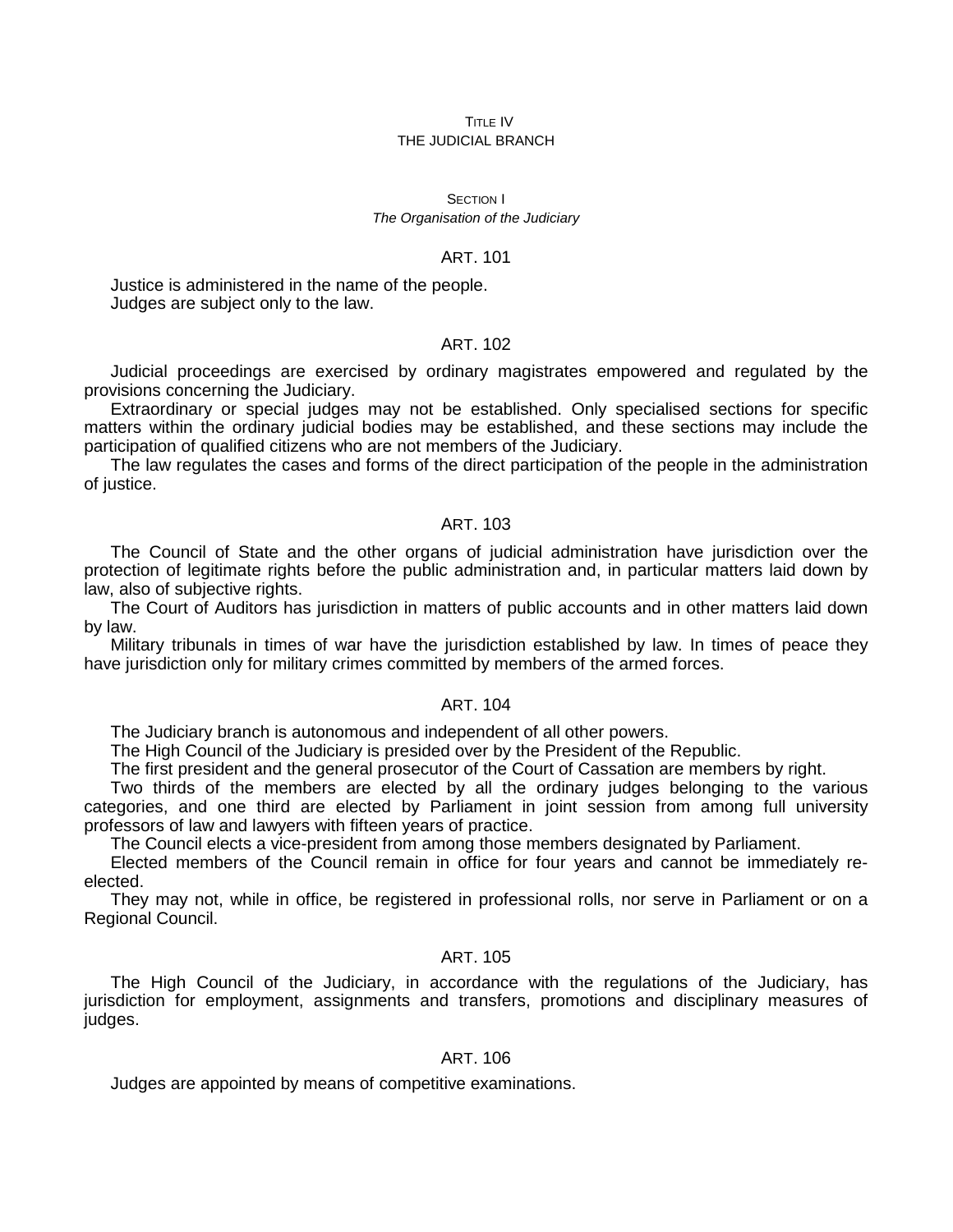The law on the regulations of the Judiciary allows the appointment, even by election, of honorary judges for all the functions performed by single judges.

Following a proposal by the High Council of the Judiciary, full university professors of law and lawyers with fifteen years of practice and registered in the special professional rolls for the higher courts may be appointed for their outstanding merits as Cassation councillors.

# ART. 107

Judges may not be removed from office; they may not be dismissed or suspended from office or assigned to other courts or functions unless by a decision of the High Council of the Judiciary, taken either for the reasons and with the guarantees of defence established by the provisions concerning the organisation of Judiciary or with the consent of the judges themselves.

The Minister of Justice has the power to originate disciplinary action.

Judges are distinguished only by their different functions.

The state prosecutor enjoys the guarantees established in the prosecutor's favour by the provisions concerning the organisation of the Judiciary.

# ART. 108

The provisions concerning the organisation of the Judiciary and the judges are laid down by law. The law ensures the independence of judges of special courts, of state prosecutors of those courts, and of other persons participating in the administration of justice.

# ART. 109

The judicial authorities may avail themselves directly of the judicial police.

# ART. 110

Without prejudice to the authority of the High Council of the Judiciary, the Minister of Justice has responsibility for the organisation and functioning of those services involved with justice.

#### **SECTION II**

#### *Rules on Jurisdiction*

#### ART. 111

Jurisdiction is implemented through due process regulated by law.

All court trials are conducted with adversary proceedings and the parties are entitled to equal conditions before an impartial judge in third party position. The law provides for the reasonable duration of trials.

In criminal law trials, the law provides that the alleged offender shall be promptly informed confidentially of the nature and reasons for the charges that are brought and shall have adequate time and conditions to prepare a defence. The defendant shall have the right to cross-examine or to have cross-examined before a judge the persons making accusations and to summon and examine persons for the defence in the same conditions as the prosecution, as well as the right to produce all other evidence in favour of the defence. The defendant is entitled to the assistance of an interpreter in the case that he or she does not speak or understand the language in which the court proceedings are conducted.

In criminal law proceedings, the formation of evidence is based on the principle of adversary hearings. The guilt of the defendant cannot be established on the basis of statements by persons who, out of their own free choice, have always voluntarily avoided undergoing cross-examination by the defendant or the defence counsel.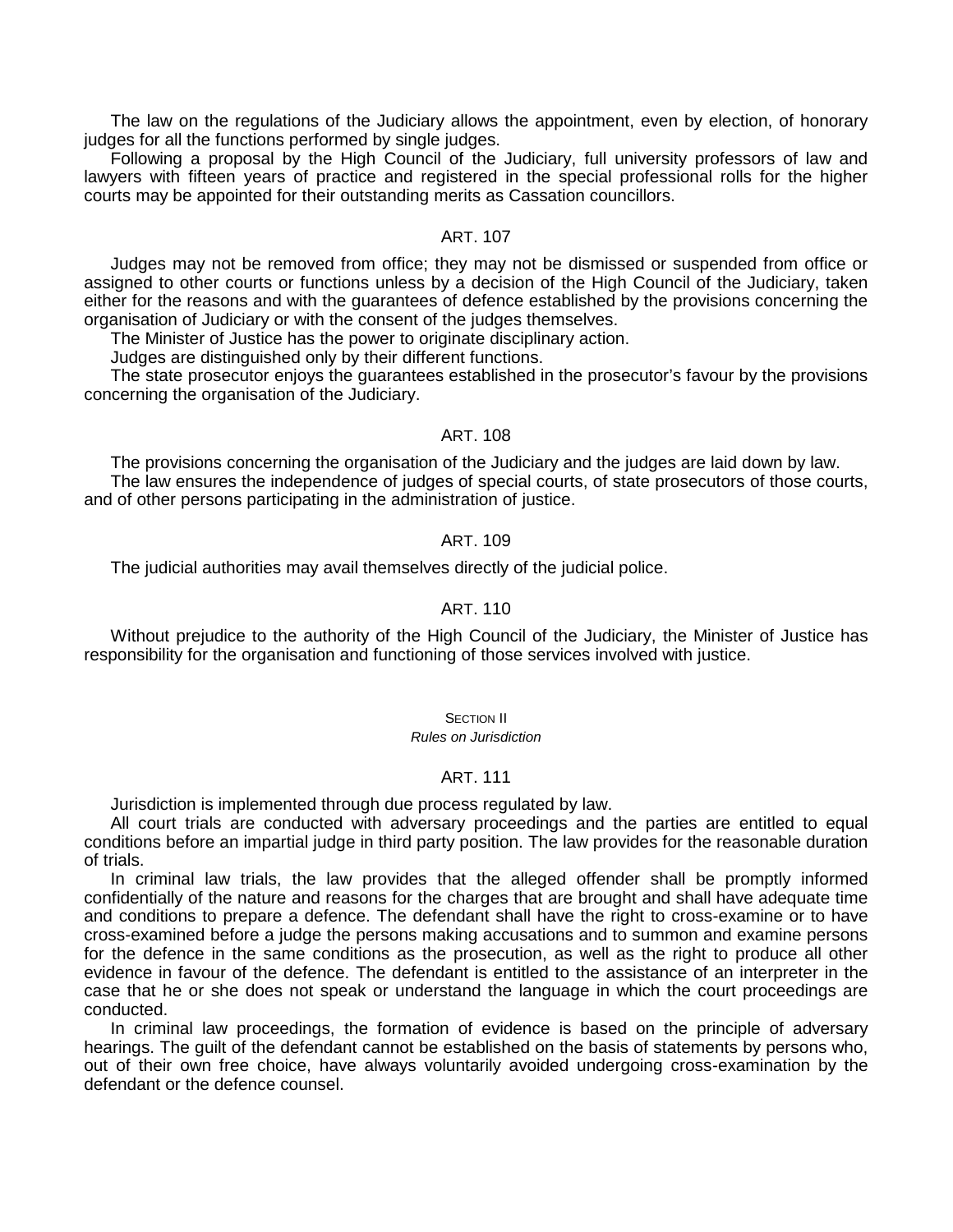The law regulates the cases in which the formation of evidence does not occur in an adversary proceeding with the consent of the defendant or owing to reasons of ascertained objective impossibility or proven illicit conduct.

All judicial decisions shall include a statement of reasons.

Appeals to the Court of Cassation in cases of violations of the law are always allowed against sentences and against measures affecting personal freedom pronounced by ordinary and special courts. This rule can only be waived in cases of sentences by military tribunals in time of war.

Appeals to the Court of Cassation against decisions of the Council of State and the Court of Auditors are permitted only for reasons of jurisdiction.

# ART. 112

The public prosecutor has the obligation to institute criminal proceedings.

### ART. 113

The judicial safeguarding of rights and legitimate interests before the organs of ordinary or administrative justice is always permitted against acts of the public administration.

Such judicial protection may not be excluded or limited to particular kinds of appeal or for particular categories of acts.

The law determines which judicial bodies are empowered to annul acts of public administration in the cases and with the consequences provided for by the law itself.

#### **TITLE V**

#### REGIONS, PROVINCES, MUNICIPALITIES

#### ART. 114

The Republic is composed of the Municipalities, the Provinces, the Metropolitan Cities, the Regions and the State. Municipalities, provinces, metropolitan cities and regions are autonomous entities having their own statutes, powers and functions in accordance with the principles laid down in the Constitution. Rome is the capital of the Republic. Its status is regulated by State Law.

# ART. 115

#### *Repealed*

# ART. 116

Friuli-Venezia Giulia, Sardinia, Sicily, Trentino-Alto Adige/Südtirol and Valle d'Aosta/Vallée d'Aoste have special forms and conditions of autonomy pursuant to the special statutes adopted by constitutional law.

The Trentino-Alto Adige/Südtirol Region is composed of the autonomous provinces of Trent and Bolzano.

Additional special forms and conditions of autonomy, related to the areas specified in art. 117, paragraph three and paragraph two, letter *l)* – limited to the organisational requirements of the Justice of the Peace – and letters *n)* and *s)*, may be attributed to other Regions by State Law, upon the initiative of the Region concerned, after consultation with the local authorities, in compliance with the principles set forth in art. 119. Said Law is approved by both Houses of Parliament with the absolute majority of their members, on the basis of an agreement between the State and the Region concerned.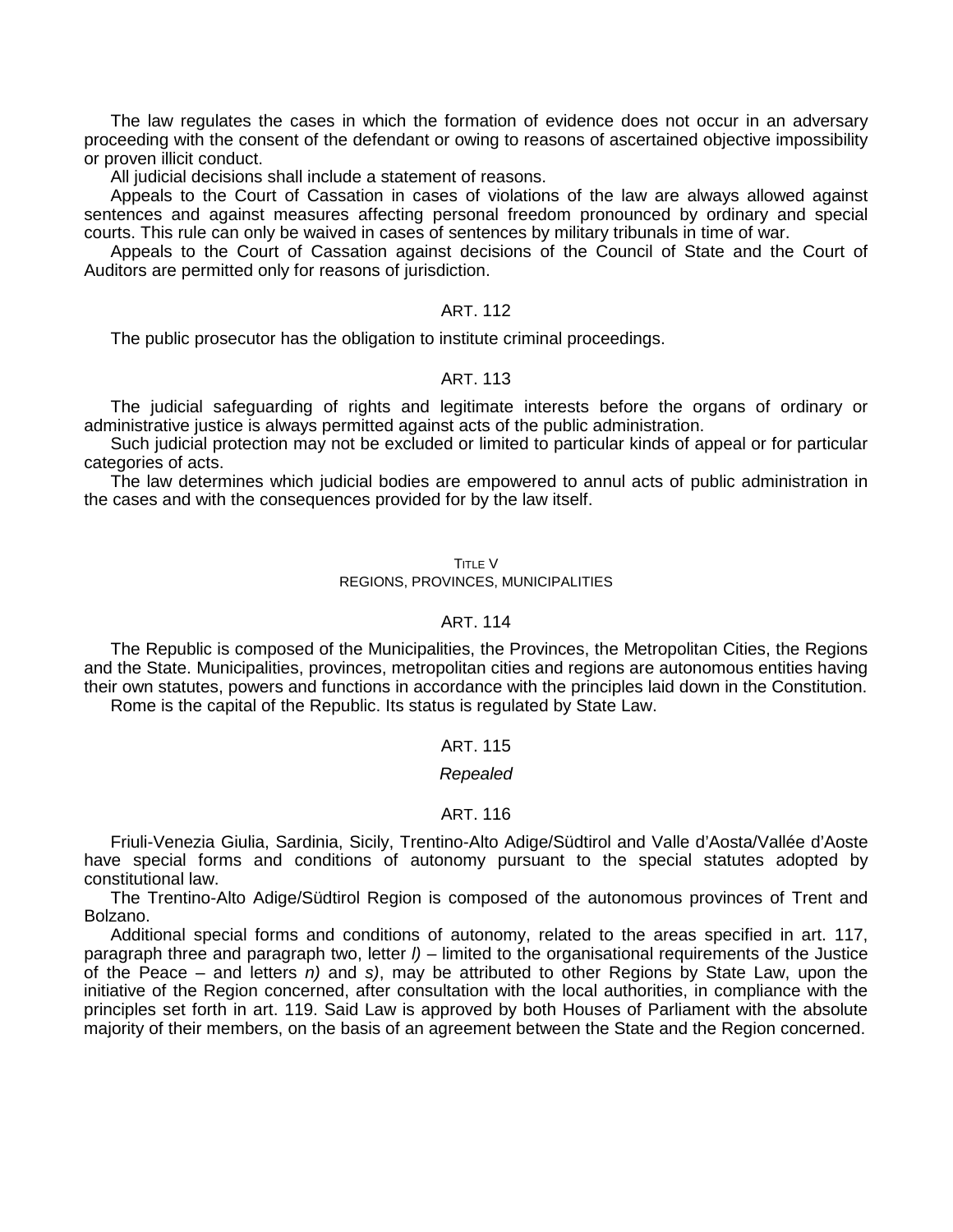Legislative powers shall be vested in the State and the Regions in compliance with the Constitution and with the constraints deriving from EU-legislation and international obligations.

The State has exclusive legislative powers in the following subject matters:

*a*) foreign policy and international relations of the State; relations between the State and the European Union; right of asylum and legal status of non-EU citizens;

*b*) immigration;

*c*) relations between the Republic and religious denominations;

*d*) defence and armed forces; State security; armaments, ammunition and explosives;

*e*) the currency, savings protection and financial markets; competition protection; foreign exchange system; state taxation and accounting systems; harmonisation of public accounts; equalisation of financial resources;

*f*) state bodies and relevant electoral laws; state referenda; elections to the European Parliament;

*g*) legal and administrative organisation of the State and of national public agencies;

*h*) public order and security, with the exception of local administrative police;

*i*) citizenship, civil status and register offices;

*l*) jurisdiction and procedural law; civil and criminal law; administrative judicial system;

*m*) determination of the basic level of benefits relating to civil and social entitlements to be guaranteed throughout the national territory;

*n*) general provisions on education;

*o*) social security;

*p*) electoral legislation, governing bodies and fundamental functions of the Municipalities, Provinces and Metropolitan Cities;

*q*) customs, protection of national borders and international prophylaxis;

*r*) weights and measures; standard time; statistical and computerised co-ordination of data in state, regional and local administrations; works of the intellect;

*s*) protection of the environment, the ecosystem and cultural heritage.

Concurring legislation applies to the following subject matters:

international and EU relations of the Regions; foreign trade; job protection and safety; education, subject to the autonomy of educational institutions and with the exception of vocational education and training; professions; scientific and technological research and innovation support for productive sectors; health protection; nutrition; sports; disaster relief; land-use planning; civil ports and airports; large transport and navigation networks; communications; national production, transport and distribution of energy; complementary and supplementary social security; co-ordination of public finance and the taxation system; enhancement of cultural and environmental assets, including the promotion and organisation of cultural activities; savings banks, rural banks, regional credit institutions; regional land and agricultural credit institutions. In the subject matters covered by concurring legislation legislative powers are vested in the Regions, except for the determination of the fundamental principles, which are laid down in State legislation.

The Regions have legislative powers in all subject matters that are not expressly attributed to State legislation.

The Regions and the autonomous provinces of Trent and Bolzano take part in the preparatory decision-making process of EU legislative acts in the areas that fall within their responsibilities. They are also responsible for the implementation of international agreements and EU measures, subject to the procedural rules set out in State legislation regulating the exercise of subsidiary powers by the State in the case of non-performance by the Regions and autonomous provinces.

Regulatory powers shall be vested in the State with respect to the subject matters of exclusive legislation, subject to any delegations of such powers to the Regions. Regulatory powers shall be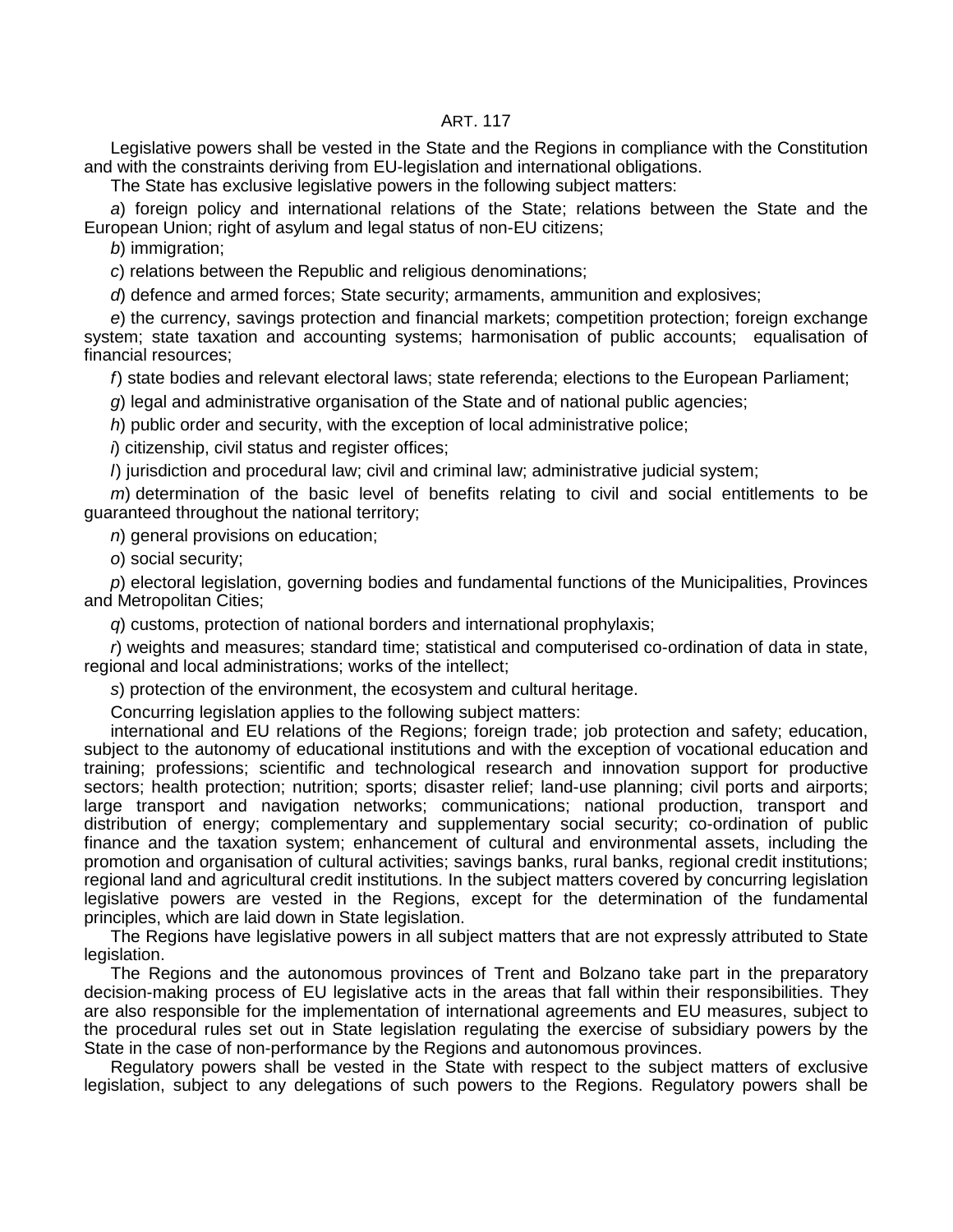vested in the Regions in all other subject matters. Municipalities, provinces and metropolitan cities have regulatory powers as to the organisation and implementation of the functions attributed to them.

Regional laws shall remove any hindrances to the full equality of men and women in social, cultural and economic life and promote equal access to elected offices for men and women.

Agreements between a Region and other Regions that aim at improving the performance of regional functions and that may also envisage the establishment of joint bodies shall be ratified by regional law.

In the areas falling within their responsibilities, Regions may enter into agreements with foreign States and with local authorities of other States in the cases and according to the forms laid down by State legislation.

In the areas falling within their responsibilities, Regions may enter into agreements with foreign States and with local authorities of other States in the cases and according to the forms laid down by State legislation.

#### ART. 118

Administrative functions are attributed to the Municipalities, unless they are attributed to the provinces, metropolitan cities and regions or to the State, pursuant to the principles of subsidiarity, differentiation and proportionality, to ensure their uniform implementation.

Municipalities, provinces and metropolitan cities carry out administrative functions of their own as well as the functions assigned to them by State or by regional legislation, according to their respective competences.

State legislation shall provide for co-ordinated action between the State and the Regions in the subject matters as per Article 117, paragraph two, letters *b)* and *h)* and also provide for agreements and co-ordinated action in the field of cultural heritage preservation.

The State, regions, metropolitan cities, provinces and municipalities shall promote the autonomous initiatives of citizens, both as individuals and as members of associations, relating to activities of general interest, on the basis of the principle of subsidiarity.

### ART. 119

Municipalities, provinces, metropolitan cities and regions shall have revenue and expenditure autonomy, subject to the obligation to balance their budgets, and shall contribute to ensuring compliance with the economic and financial constraints imposed under European Union law.

Municipalities, provinces, metropolitan cities and regions shall have independent financial resources. They set and levy taxes and collect revenues of their own, in compliance with the Constitution and according to the principles of co-ordination of public finance and the tax system. They share in the revenues from State taxes related to their respective territories.

State legislation shall provide for an equalisation fund – with no allocation constraints – for the territories having lower per-capita tax-raising capacity.

Revenues raised from the above-mentioned sources shall enable municipalities, provinces, metropolitan cities and regions to fully finance the public functions attributed to them.

The State shall allocate supplementary resources and adopt special measures in favour of specific municipalities, provinces, metropolitan cities and regions to promote economic development along with social cohesion and solidarity, to eliminate economic and social imbalances, to foster the exercise of the rights of the person or to achieve goals other than those pursued in the ordinary implementation of their functions.

Municipalities, provinces, metropolitan cities and regions have their own assets, which are allocated to them pursuant to general principles laid down in State legislation. They may have recourse to borrowing only as a means of financing investment expenditure, with the concomitant adoption of amortisation plans and subject to the condition that budget balance is ensured for all authorities of each region, taken as a whole. State guarantees on loans contracted by such authorities are not admissible.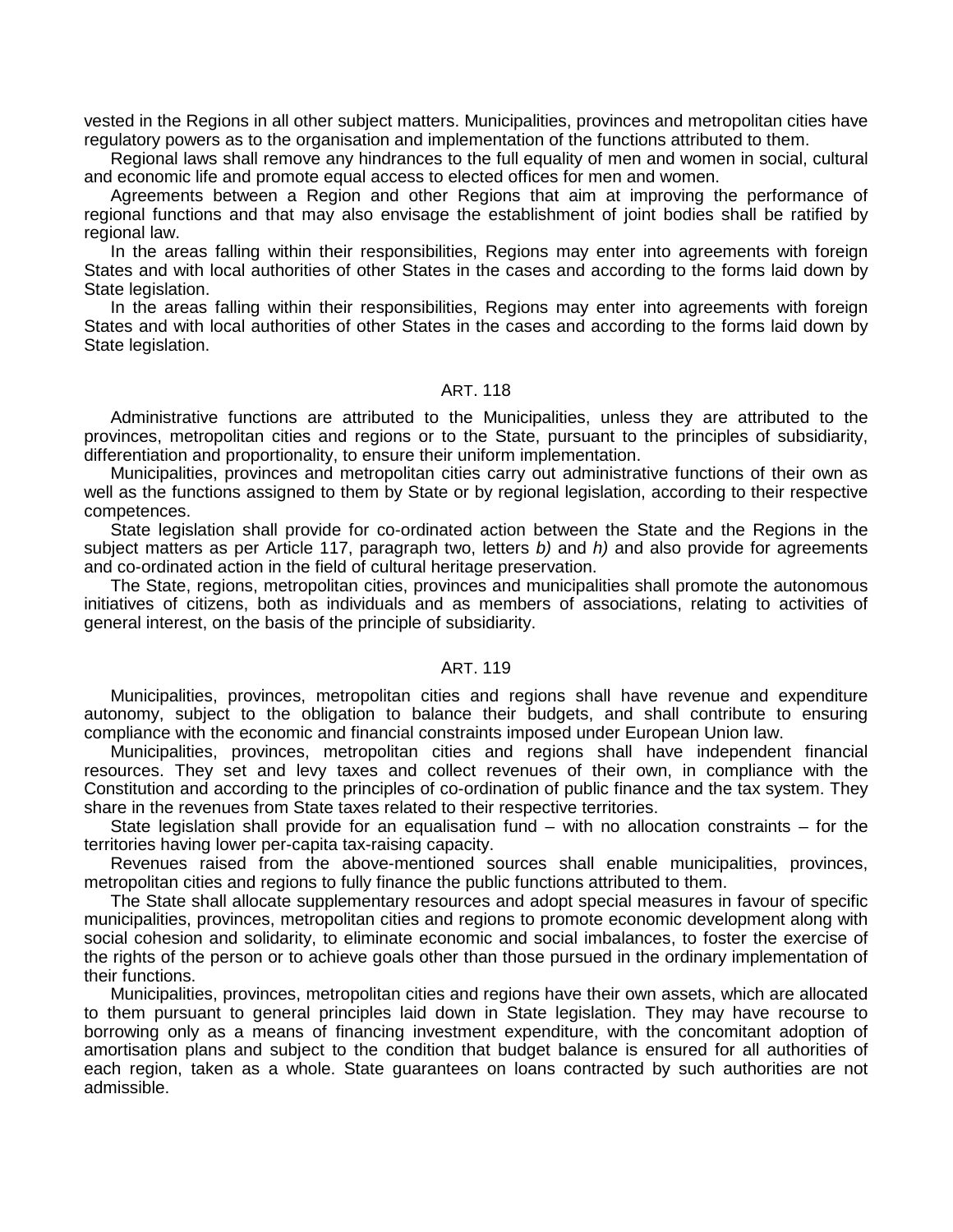The Regions may not levy import or export or transit duties between Regions or adopt measures that in any way obstruct the freedom of movement of persons or goods between the Regions. Regions may not limit the right of citizens to work in any part of the national territory.

The Government can act for bodies of the regions, metropolitan cities, provinces and municipalities if the latter fail to comply with international rules and treaties or EU legislation, or in the case of grave danger for public safety and security, or whenever such action is necessary to preserve legal or economic unity and in particular to guarantee the basic level of benefits relating to civil and social entitlements, regardless of the geographic borders of local authorities. The law shall lay down the procedures to ensure that subsidiary powers are exercised in compliance with the principles of subsidiarity and of loyal co-operation.

#### ART. 121

The organs of the Region are: the Regional Council, the Regional Executive and its President. The Regional Council shall exercise the legislative powers attributed to the Region as well as the

other functions conferred by the Constitution and the laws. It may submit bills to Parliament.

The Regional Executive is the executive body of the Region.

The President of the Executive represents the Region, directs the policy-making of the Executive and is responsible for it, promulgates laws and regional statutes, directs the administrative functions delegated to the Region by the State, in conformity with the instructions of the Government of the Republic.

# ART. 122

The electoral system and the cases of ineligibility and incompatibility of the President, the other members of the Regional Executive and the Regional councillors shall be established by a regional law in accordance with the fundamental principles established by a law of the Republic, which also establishes the term of elective offices.

No one may belong at the same time to a Regional Council or to a Regional Executive and to one of the Houses of Parliament, to another Regional Council, or to the European Parliament.

The Council shall elect a President amongst its members and a Bureau.

Regional councillors are not answerable for the opinions expressed and votes cast in the exercise of their functions.

The President of the Regional Executive shall be elected by universal and direct suffrage, unless the regional statute provides otherwise. The elected President shall appoint and dismiss the members of the Executive.

#### ART. 123

Each Region shall have a statute which, in harmony with the Constitution, shall lay down the form of government and basic principles for the organisation of the Region and the conduct of its business. The statute shall regulate the right to initiate legislation and promote referenda on the laws and administrative measures of the Region as well as the publication of laws and of regional regulations.

Regional statutes are adopted and amended by the Regional Council with a law approved by an absolute majority of its members, with two subsequent deliberations at an interval of not less than two months. This law does not require the visé of the Government commissioner. The Government of the Republic may submit the constitutional legitimacy of the regional statutes to the Constitutional Court within thirty days from their publication.

The statute is submitted to popular referendum if one-fiftieth of the electors of the Region or onefifth of the members of the Regional Council so request within three months from its publication. The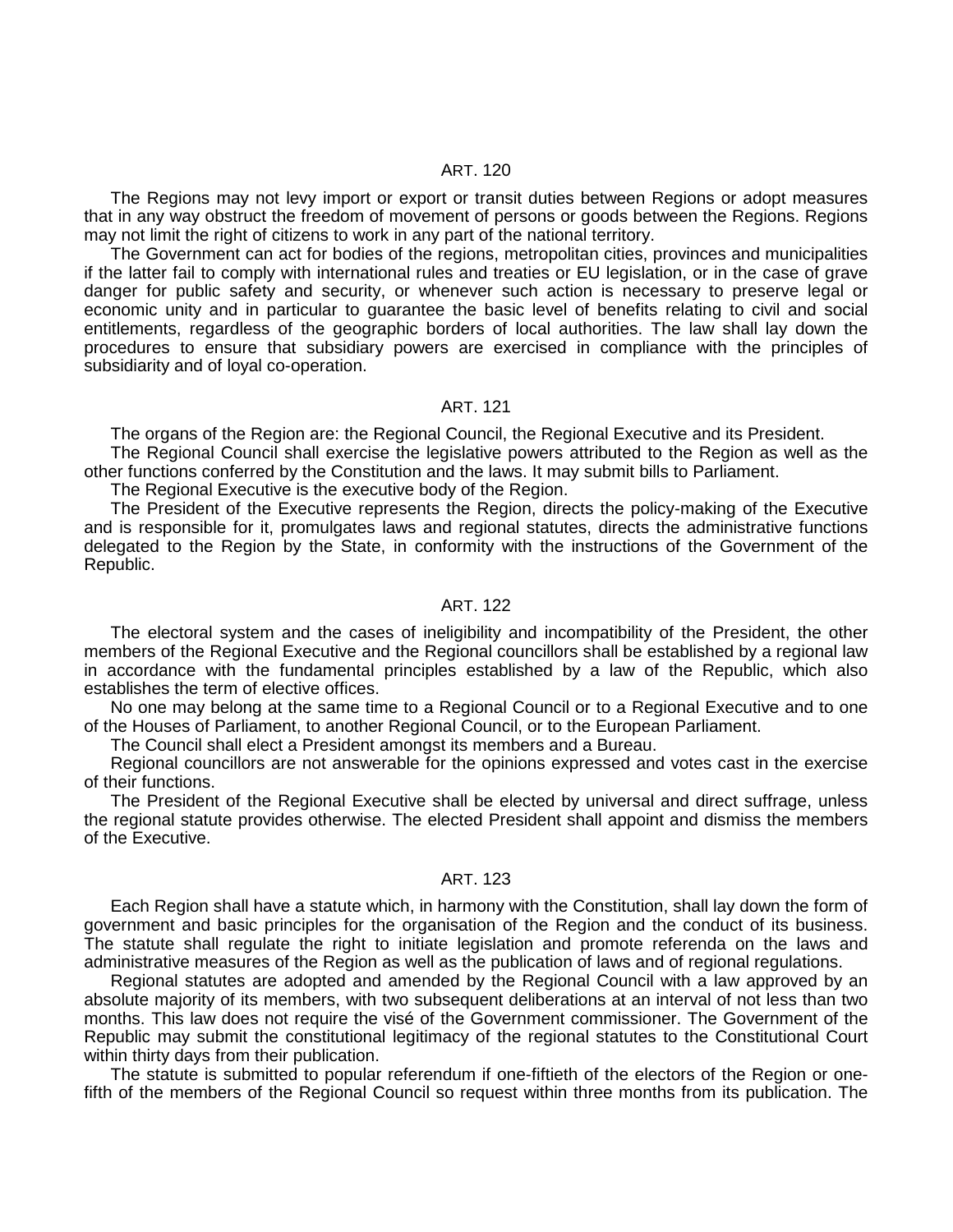statute that is submitted to referendum is not promulgated if it is not approved by the majority of valid votes.

In each Region, statutes regulate the activity of the Council of local authorities as a consultative body on relations between the Regions and local authorities.

#### ART. 124

#### *Repealed*

### ART. 125

Administrative tribunals of the first instance shall be established in the Region, in accordance with the rules established by the law of the Republic. Sections may be established in places other than the regional capital.

### ART. 126

The Regional Council may be dissolved and the President of the Executive may be removed with a reasoned decree of the President of the Republic in the case of acts in contrast with the Constitution or grave violations of the law. The dissolution or removal may also be decided for reasons of national security. The aforementioned decree is adopted after consultation with a committee of Deputies and Senators for regional affairs which is set up in the manner established by a law of the Republic.

The Regional Council may adopt a reasoned motion of no confidence against the President of the Executive that is undersigned by at least one-fifth of its members and adopted by roll call vote with an absolute majority of members. The motion may not be debated before three days have elapsed since its introduction.

The adoption of a no confidence motion against a President of the Executive elected by universal and direct suffrage, and the removal, permanent inability, death or voluntary resignation of the President of the Executive entail the resignation of the Executive and the dissolution of the Council. The same effects are produced by the contemporary resignation of the majority of the Council members.

# ART. 127

The Government may submit the constitutional legitimacy of a regional law to the Constitutional Court within sixty days from its publication, when it deems that the regional law exceeds the competence of the Region.

A Region may submit the constitutional legitimacy of a State or regional law or measure having the force of law to the Constitutional Court within sixty days from its publication, when it deems that said law or measure infringes upon its competence.

| <b>ART. 128</b> |
|-----------------|
| Repealed        |
| <b>ART. 129</b> |
| Repealed        |
| <b>ART. 130</b> |
| Repealed        |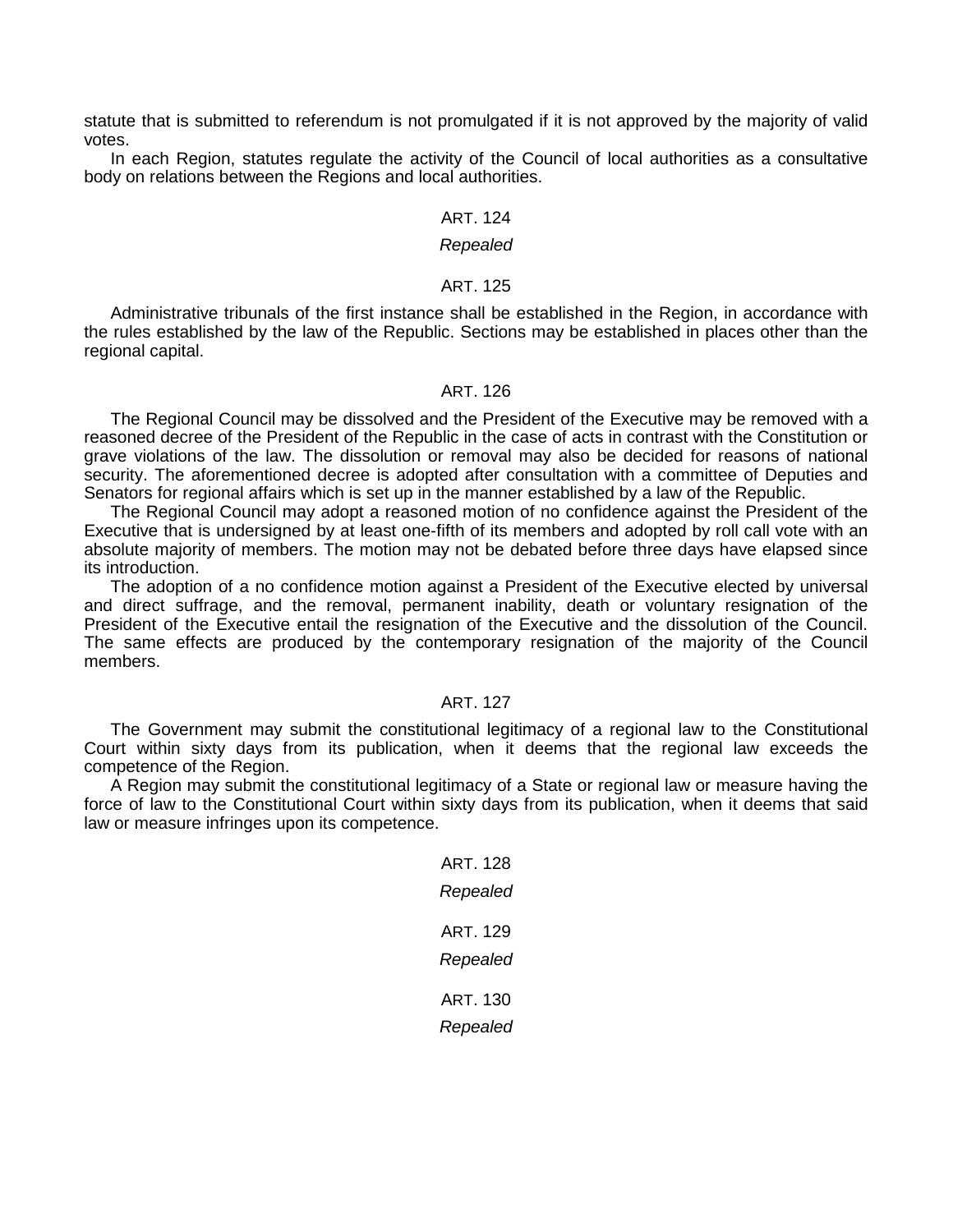The following Regions shall be established: Piedmont; Valle d'Aosta; Lombardy Trentino-Alto Adige; Veneto; Friuli-Venezia Giulia; Liguria: Emilia-Romagna; Tuscany; Umbria; The Marches; Latium; Abruzzi; Molise; Campania; Apulia; Basilicata; Calabria; Sicily; Sardinia.

#### ART. 132

By a constitutional law, after consultation with the Regional Councils, a merger between existing Regions or the creation of new Regions having a minimum of one million inhabitants may be decided upon, when the request has been made by a number of Municipal Councils representing not less than one-third of the populations involved, and the request has been approved by referendum by a majority of said populations.

The Provinces and Municipalities which request to be detached from one Region and incorporated in another may be allowed to do so, following a referendum and a law of the Republic, which obtains the majority of the populations of the Province or Provinces and of the Municipality or Municipalities concerned, and after having heard the Regional Councils.

## ART. 133

Changes in provincial boundaries and the institution of new Provinces within a Region are regulated by the laws of the Republic, on the initiative of the Municipalities, after consultation with the Region.

The Region, after consultation with the populations involved, may establish through its laws new Municipalities within its own territory and modify their districts and names.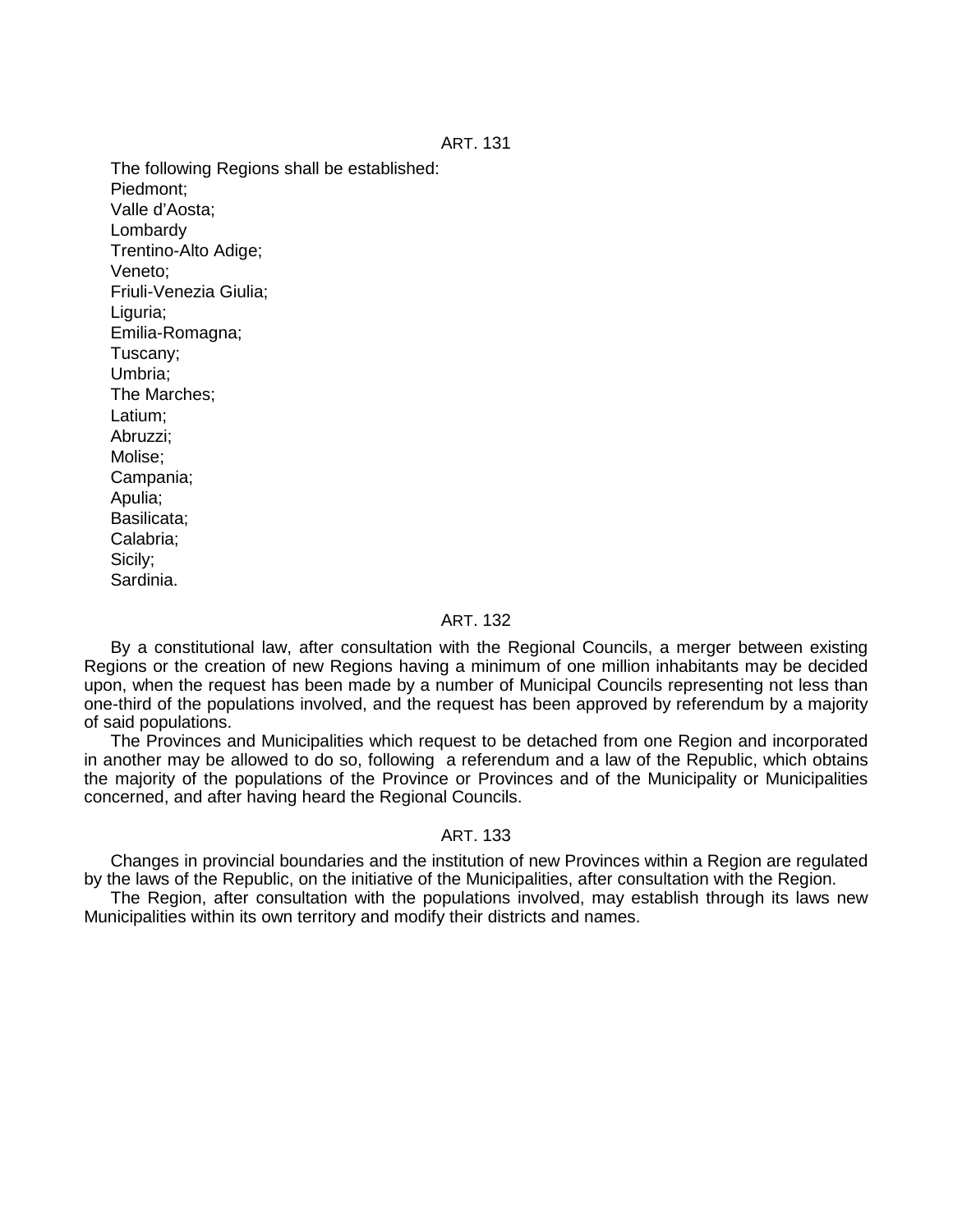### **TITLE VI** CONSTITUTIONAL GUARANTEES

#### SECTION I

### *The Constitutional Court*

#### ART. 134

The Constitutional Court shall pass judgement on:

controversies on the constitutional legitimacy of laws and enactments having the force of law issued by the State and the Regions;

conflicts arising from allocation of powers of the State and those powers allocated to State and Regions, and between Regions;

accusations made against the President of the Republic, according to the provisions of the Constitution.

# ART. 135

The Constitutional Court shall be composed of fifteen judges, a third nominated by the President of the Republic, a third by Parliament in joint sitting and a third by the ordinary and administrative supreme Courts.

The judges of the Constitutional Courts shall be chosen from among judges, including those retired, of the ordinary and administrative higher Courts, from full university professors of law and lawyers with at least twenty years practice.

Judges of the Constitutional Court shall be nominated for nine years, beginning in each case from the day of their swearing in, and they may not be re-appointed.

At the expiry of their term, the constitutional judges shall leave office and the exercise of the functions thereof.

The Court shall elect from among its members, in accordance with the rules established by law, a President, who shall remain in office for three years and may be re-elected, respecting in all cases the expiry term for constitutional judges.

The office of constitutional judge shall be incompatible with membership of Parliament, of a Regional Council, the practice of the legal profession, and with every appointment and office indicated by law.

In impeachment procedures against the President of the Republic, apart from the ordinary judges of the Court, there shall also be sixteen members chosen by lot from among a list of citizens having the qualification necessary for election to the Senate, which the Parliament prepares every nine years through election using the same procedures as those followed in appointing ordinary judges.

# ART. 136

When the Court declares the constitutional illegitimacy of a law or enactment having the force of law, the law ceases to have effect from the day following the publication of the decision.

The decision of the Court shall be published and communicated to the Houses and to the Regional Councils concerned, so that, wherever they deem it necessary, they shall act in conformity with constitutional procedures.

### ART. 137

A constitutional law shall establish the conditions, the forms, the terms for proposing judgements on constitutional legitimacy, and the guarantees of the independence of the constitutional judges.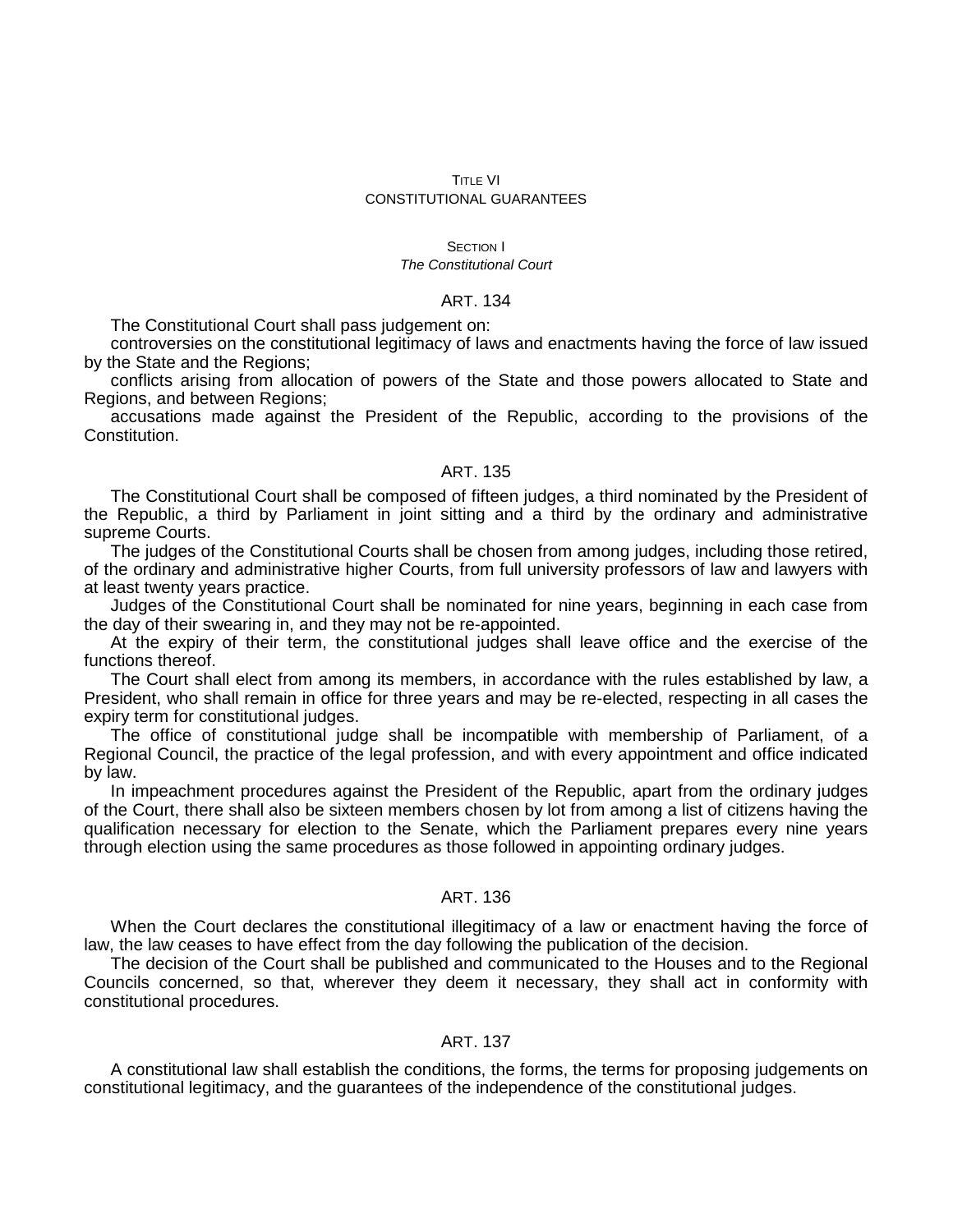Ordinary laws shall establish the other provisions necessary for the constitution and the functioning of the Court.

Against the decision of the Constitutional Court no appeals are allowed.

#### **SECTION II**

#### *Amendments to the Constitution. Constitutional Laws*

#### ART. 138

Laws amending the Constitution and other constitutional laws shall be adopted by each House after two successive debates at intervals of not less than three months, and shall be approved by an absolute majority of the members of each House in the second voting.

Said laws are submitted to a popular referendum when, within three months of their publication, such request is made by one-fifth of the members of a House or five hundred thousand voters or five Regional Councils. The law submitted to referendum shall not be promulgated if not approved by a majority of valid votes.

A referendum shall not be held if the law has been approved in the second voting by each of the Houses by a majority of two-thirds of the members.

# ART. 139

The form of Republic shall not be a matter for constitutional amendment.

#### **TRANSITORY AND FINAL PROVISIONS**

### I

With the implementation of the Constitution the provisional Head of the State shall exercise the functions of President of the Republic and assume that title.

II

If, at the date of the election of the President of the Republic, all the Regional Councils have not been set up, only members of the two Houses shall participate in the election.

III

For the first composition of the Senate of the Republic, Deputies to the Constituent Assembly who meet all the requirements envisaged by law to become Senators and who:

had been Presidents of the Council of Ministers or of legislative Assemblies;

had been members of the dissolved Senate; had been elected at least three times including to the Constituent Assembly;

had been dismissed at the sitting of the Chamber of Deputies of 9 November 1926;

had been imprisoned for not less than five years by a sentence of the special Fascist tribunal for the defence of the State;

shall be appointed Senators by decree of the President of the Republic.

Those also shall be appointed Senators, by decree of the President of the Republic, who had been members of the dissolved Senate and who had been part of the Consulta Nazionale.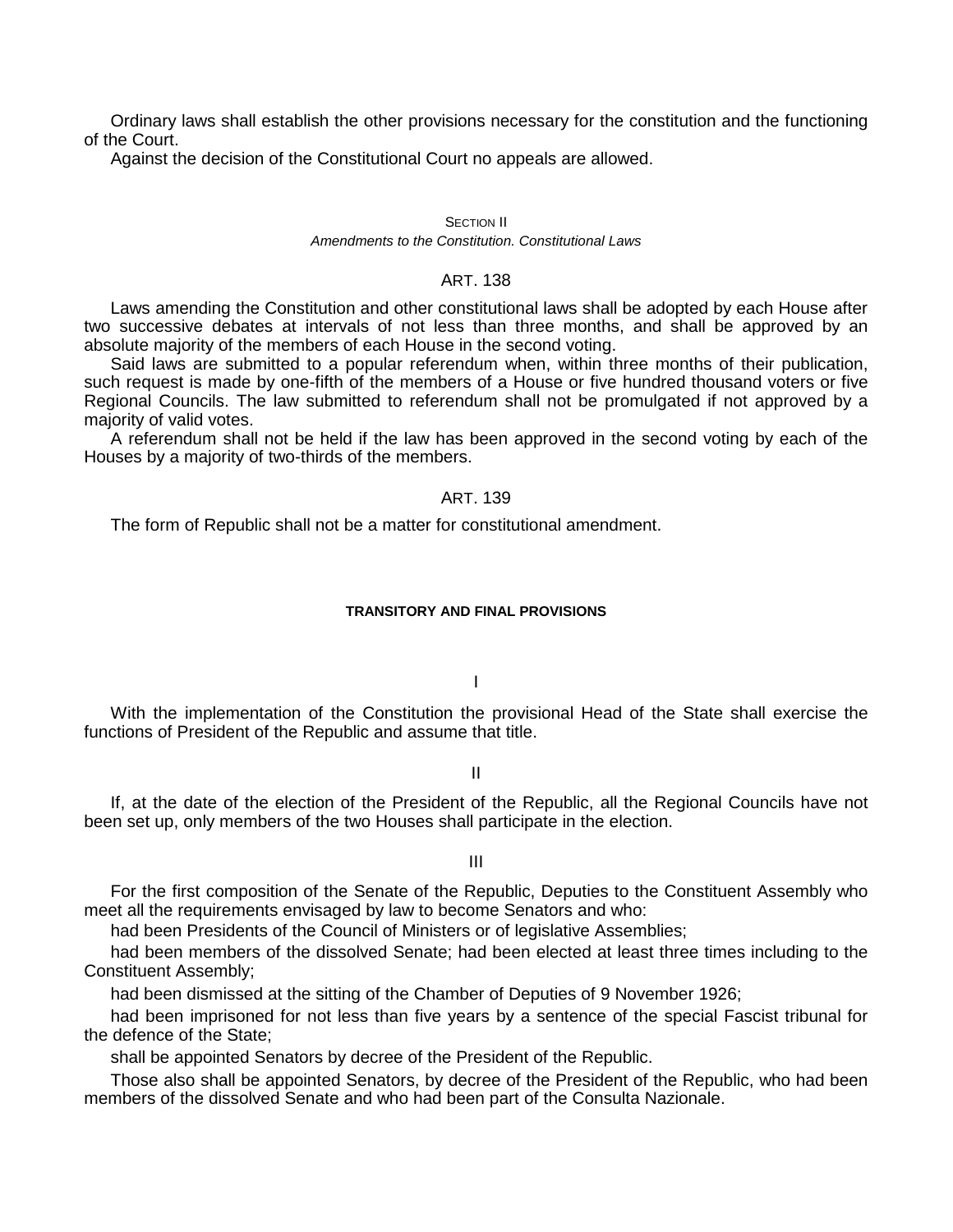The right to be appointed Senator may be renounced before the signing of the decree of appointment. Acceptance of candidacy in political elections shall constitute renunciation of the right to be appointed Senator.

IV

For the first election of the Senate Molise shall be considered a Region in itself, having the due number of Senators on the basis of its population.

 $\vee$ 

The provisions of Article 80 of the Constitution on the question of international treaties which involve budget expenditures or changes in the law, shall become effective as from the date of convocation of Parliament.

VI

Within five years after the Constitution has come into effect the special jurisdictional bodies still in existence shall be revised, excluding the jurisdiction of the Council of State, the Court of Auditors, and the military tribunals.

Within a year of the same date, a law shall provide for the re-organisation of the Supreme Military Tribunal according to Article 111.

VII

Until such time as the new law on the Judiciary in accordance with the Constitution has been issued, the provisions in force shall continue to be observed. Until such time as the Constitutional Court begins its functions, the decision on controversies indicated in Article 134 shall be conducted in the forms and within the limits of the provisions already in existence before the implementation of the Constitution.

# VIII

Elections of the Regional Councils and the elected bodies of provincial administration shall be called within one year of the implementation of the Constitution.

The laws of the Republic shall regulate for every branch of public administration the passage of the state functions attributed to the Regions. Until such time as the re-organisation and re-distribution of the administrative functions among the local bodies has been accomplished, the Provinces and the Municipalities shall retain those functions they then exercise and those others which the Regions may delegate to them.

Laws of the Republic shall regulate the transfer to the Regions of officials and employees of the State, including those from central administrations, which shall be made necessary by the new provisions. In setting up their offices the Regions shall, except in cases of necessity, draw their personnel from among the employees of State local bodies.

IX

The Republic, within three years of the implementation of the Constitution, shall adjust its laws to the needs of local autonomies and to the legislative jurisdiction attributed to the Regions.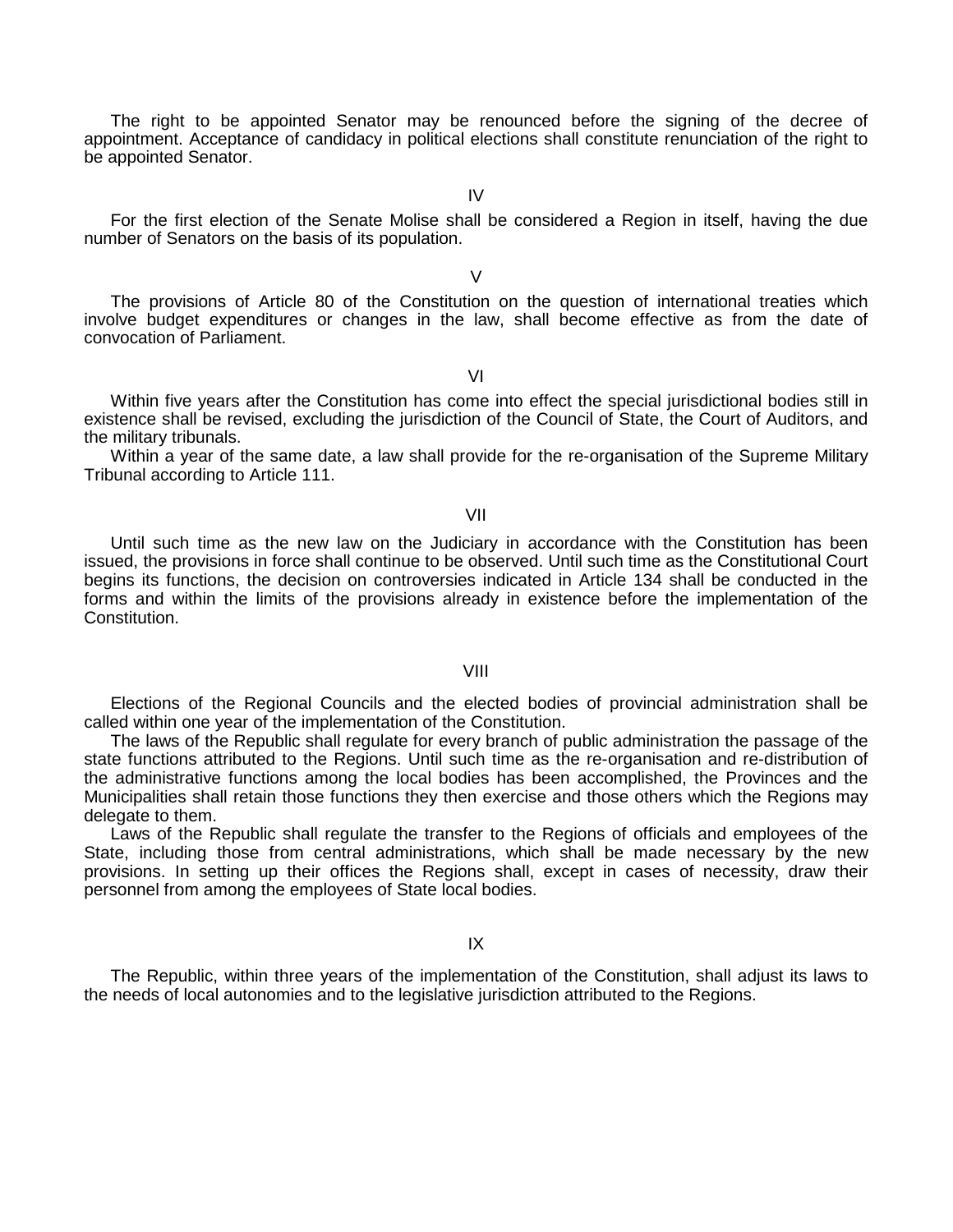To the Region of Friuli-Venezia Giulia, as per Article 116, shall be applied temporarily the general provisions of Title V of the second part, without prejudice to the protection of linguistic minorities in accordance with Article 6.

Up to five years after the implementation of the Constitution other Regions may, by constitutional laws, be established, thus amending the list in Article 131, and without the conditions requested by the first paragraph of Article 132, without prejudice, however, to the obligation to consult the citizens concerned.

#### XII

It shall be forbidden to reorganise, under any form whatsoever, the dissolved Fascist party.

Notwithstanding Article 48, the law has established, for not more than five years from the implementation of the Constitution, temporary limitations to the right to vote and eligibility for the leaders responsible for the Fascist regime.

### XIII

The members and descendants of the House of Savoy shall not be voters and they shall not hold public office or elected offices.

To the ex-kings of the House of Savoy, to their consorts and their male descendants shall be forbidden access and sojourn in the national territory (\*).

The assets, existing on national territory, of the former kings of the House of Savoy, of their consorts and of their male descendants shall revert to the State. Transfers and the establishment of royal rights on said patrimony which took place after 2 June 1946 shall be null and void.

(\*) Article 1 of Constitutional law no. 1 of 23 October 2002, which has entered into force on 10 November 2002, has established the following:

«1. The first and second paragraphs of the  $13<sup>th</sup>$  transitory and final provision of the Constitution cease to be applicable as of the date of the entry into force of the Constitutional law».

# XIV

Titles of nobility shall not be recognised.

The predicates of those existing before 28 October 1922 shall serve as part of the name.

The Order of Saint Mauritius shall be preserved as a hospital corporation and shall function in the ways established by law.

The law shall regulate the suppression of the Heraldic Council.

XV

With the entry into force of the Constitution, the legislative decree of the Lieutenant of the Realm No. 151 of 25 June 1944 on the provisional organisation of the State shall pass into law.

#### XVI

Within one year of the entry into force of the Constitution, the revision and co-ordination therewith of the preceding constitutional laws which had not at that moment been explicitly or implicitly abrogated shall begin.